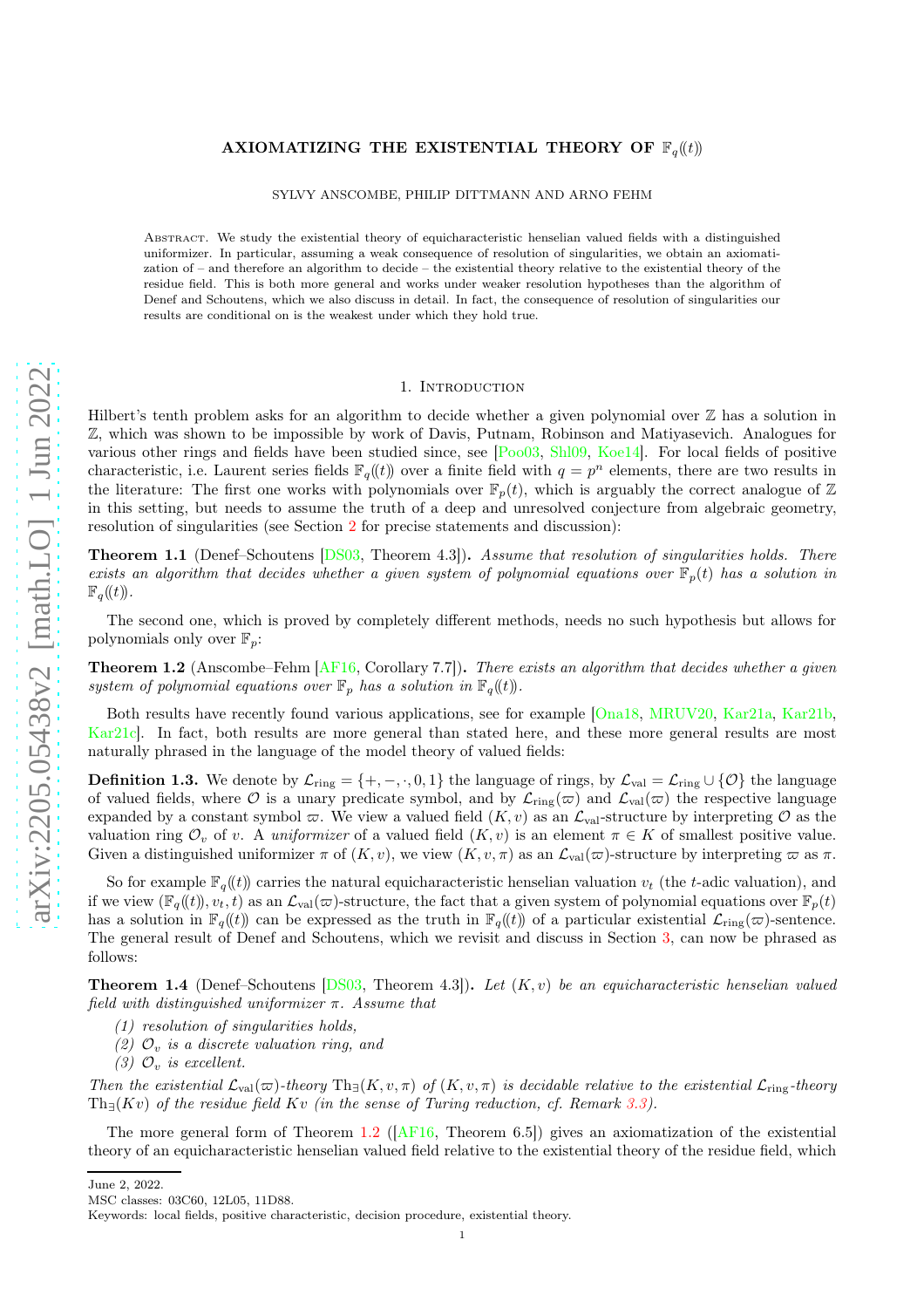in particular also implies a relative decidability result but is interesting in its own right, and useful for example when questions of uniformity are concerned.

The goal of this work is to show that the approach from [\[AF16\]](#page-10-2) can be extended to the setting of Theorem [1.4](#page-0-1) as well, thereby combining the best of both worlds. Besides also obtaining an axiomatization of the existential theory, the assumption [\(1\)](#page-0-2) can thereby be weakened to a local version of it, called local uniformization (see Section [2](#page-1-0) for definitions and an extensive discussion), and assumptions [\(2\)](#page-0-3) and [\(3\)](#page-0-4) can be completely eliminated. In Section [4](#page-6-0) we prove:

<span id="page-1-4"></span>**Theorem 1.5.** Assume that consequence  $(R4)$  of local uniformization holds. Let  $(K, v)$  be an equicharacteristic henselian valued field with distinguished uniformizer  $\pi$ . Then the universal/existential  $\mathcal{L}_{val}(\varpi)$ -theory of  $(K, v, \pi)$ is entailed by

- (i)  $\mathcal{L}_{val}$ -axioms for equicharacteristic henselian valued fields,
- (ii) the  $\mathcal{L}_{val}(\varpi)$ -axiom expressing that  $\pi$  has smallest positive value, and
- (iii)  $\mathcal{L}_{val}$ -axioms expressing that the residue field models the universal/existential  $\mathcal{L}_{ring}$ -theory of Kv.

In particular, the existential  $\mathcal{L}_{val}(\varpi)$ -theory  $Th_{\exists}(K, v, \pi)$  of  $(K, v, \pi)$  is decidable relative to the existential  $\mathcal{L}_{ring}$ theory Th $\exists (Kv)$  of  $Kv$ .

Here, by universal/existential we mean sentences that are either universal or existential. In fact, in Theo-rem [4.12](#page-8-0) we prove this with parameters from a base field more general than  $\mathbb{F}_p(\pi)$ . In this strong form, this axiomatization statement for universal/existential theories is in fact equivalent to  $(R4)$ , see Remark [4.17,](#page-10-8) so our hypothesis cannot be weakened further.

Our results in particular give a new proof of Theorem [1.1](#page-0-5) which works under this weaker hypothesis:

<span id="page-1-5"></span>Corollary 1.6. Assume that consequence [\(R4\)](#page-2-1) of local uniformization holds. There exists an algorithm that decides whether a given system of polynomial equations over  $\mathbb{F}_q(t)$  has a solution in  $\mathbb{F}_q((t))$ .

<span id="page-1-0"></span>Recent work of Kartas includes related results, see Remark [2.6.](#page-2-2)

#### 2. Resolution of singularities and local uniformization

In this section we discuss several versions of resolution of singularities and some of its consequences.

**Definition 2.1.** Let K be a field. A K-variety is an integral separated K-scheme of finite type, and a morphism of K-varieties  $Y \to X$  is simply a morphism of K-schemes.

Given a K-variety  $X$ , a resolution of singularities (or for short resolution) of  $X$  is a proper birational morphism  $Y \to X$  with Y a regular K-variety. A blowing-up resolution is a morphism  $Y \to X$  arising as the blowing-up along some closed proper subscheme  $Z \subset X$  such that Y is regular.

By a valuation v on a field extension  $F/K$  we mean a valuation on F which is trivial on K. Given a finitely generated field extension  $F/K$  and a valuation v on  $F/K$ , a local uniformization of v consists of a K-variety Y and an isomorphism  $F \cong_K K(Y)$  such that, under the identification of F with  $K(Y)$ , v is centred on a regular point y of Y (i.e.  $\mathcal{O}_v$  dominates the regular local ring  $\mathcal{O}_{Y,y}$ ).

#### <span id="page-1-3"></span>**Lemma 2.2.** Let  $K$  be a field.

- (1) Every blowing-up resolution of a K-variety X is a resolution of X.
- (2) If a proper K-variety X has a resolution, then any valuation v on  $K(X)/K$  has a local uniformization.
- (3) Let  $F/K$  be a finitely generated field extension and v a valuation on  $F/K$  which has residue field  $Fv = K$ . If v has a local uniformization, then there exists a K-embedding of F into  $K(\mathfrak{t})$ .

Proof. Every blowing-up morphism along a closed proper subscheme is proper and birational [\[Liu02,](#page-10-9) Proposition] 8.1.12 (d)], implying (1). For (2), let  $Y \to X$  be a resolution of X. Every valuation v on the function field  $K(Y)/K$  is centred at some point of Y by the valuative criterion of properness, cf. the discussion in [\[Liu02,](#page-10-9) Definition 8.3.17. In particular, every such  $v$  has a local uniformization, and the same holds for valuations on  $K(X) \cong_K K(Y)$ . In the situation of (3), the field extension  $F/K$  is necessarily separable [\[FJ08,](#page-10-10) Lemma 2.6.9], so the statement follows from [\[Feh11,](#page-10-11) Lemma 9]; alternatively, it can be deduced from [\[Kuh04,](#page-10-12) Theorem 13].  $\Box$ 

The condition that a finitely generated field extension  $F/K$  can be embedded over K into  $K(\ell t)$  is especially interesting when K is a *large* (or *ample*) field in the sense of  $[Pop96]$ , i.e. K is existentially closed in  $K(\ell t)$  in  $\mathcal{L}_{\text{ring}}$ . Apart from the definition the only important facts for us are that large fields form an elementary class, cf. [\[Pop96,](#page-11-2) Remark 1.3], and Ershov's result [\[Ers67,](#page-10-13) Proposition 2.1] that henselian nontrivially valued fields are large. See [\[Jar11,](#page-10-14) Example 5.6.2] and [\[Pop10\]](#page-11-3) for more modern accounts that prove this (using an equivalent definition of largeness), and see [\[BF13\]](#page-10-15) for more background on large fields.

<span id="page-1-1"></span>We are led to consider the following hypotheses:

- <span id="page-1-2"></span>(R0) For every field K and every K-variety X there exists a blowing-up resolution  $Y \to X$ .
- (R1) For every field K and every K-variety X there exists a resolution  $Y \to X$ .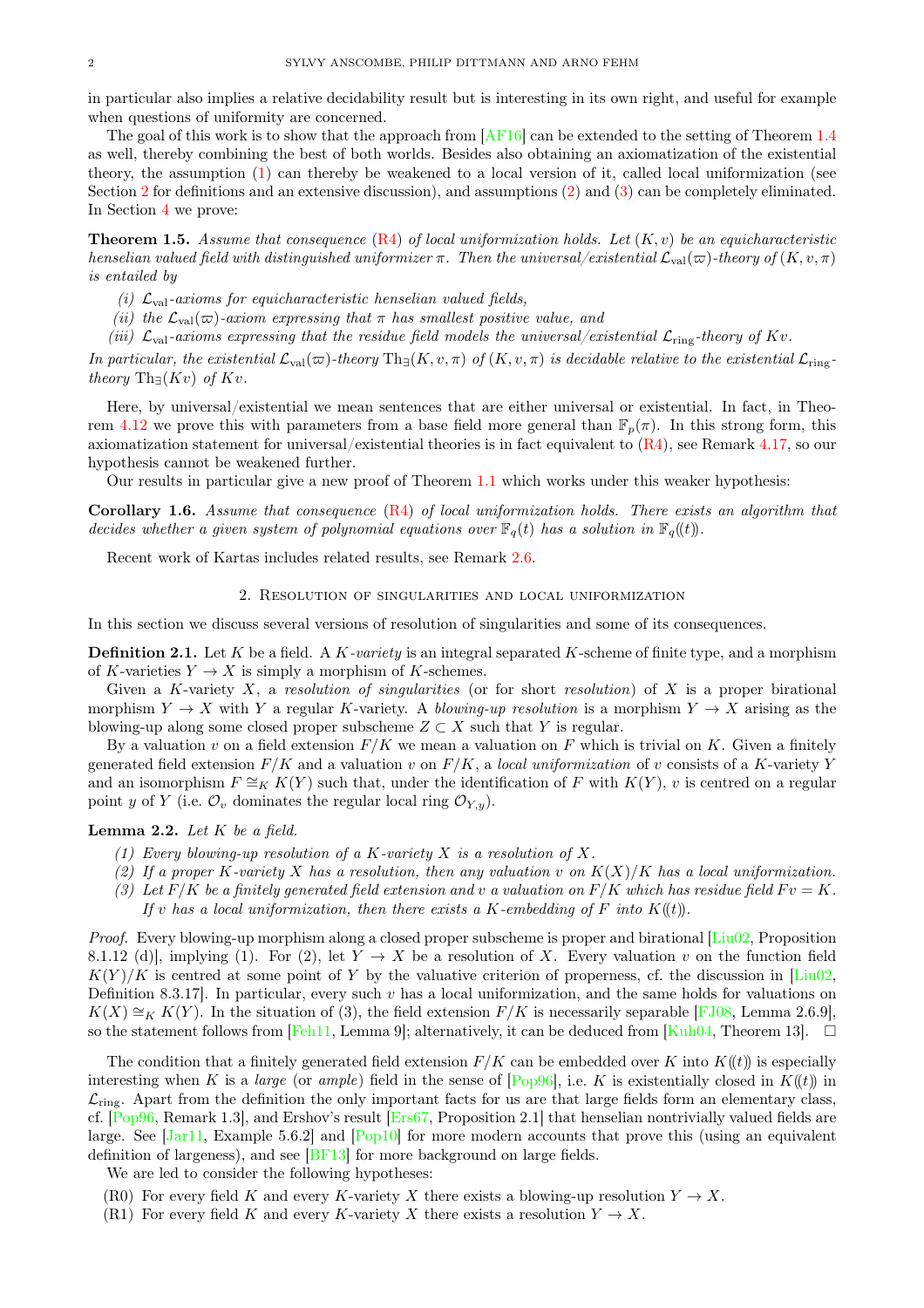- <span id="page-2-4"></span><span id="page-2-3"></span>(R2) For every field K, every finitely generated field extension  $F/K$  and every valuation v on  $F/K$  there exists a local uniformization of v.
- (R3) For every field K and every nontrivial finitely generated extension  $F/K$  such that there exists a valuation v on  $F/K$  with residue field  $Fv = K$ , there also exists a valuation with value group Z which has that property.
- <span id="page-2-1"></span>(R4) Every large field K is existentially closed in every extension  $F/K$  for which there exists a valuation v on  $F/K$  with residue field  $Fv = K$ .

#### Proposition 2.3.  $(R0) \Rightarrow (R1) \Rightarrow (R2) \Rightarrow (R3) \Leftrightarrow (R4)$  $(R0) \Rightarrow (R1) \Rightarrow (R2) \Rightarrow (R3) \Leftrightarrow (R4)$  $(R0) \Rightarrow (R1) \Rightarrow (R2) \Rightarrow (R3) \Leftrightarrow (R4)$  $(R0) \Rightarrow (R1) \Rightarrow (R2) \Rightarrow (R3) \Leftrightarrow (R4)$  $(R0) \Rightarrow (R1) \Rightarrow (R2) \Rightarrow (R3) \Leftrightarrow (R4)$  $(R0) \Rightarrow (R1) \Rightarrow (R2) \Rightarrow (R3) \Leftrightarrow (R4)$  $(R0) \Rightarrow (R1) \Rightarrow (R2) \Rightarrow (R3) \Leftrightarrow (R4)$  $(R0) \Rightarrow (R1) \Rightarrow (R2) \Rightarrow (R3) \Leftrightarrow (R4)$  $(R0) \Rightarrow (R1) \Rightarrow (R2) \Rightarrow (R3) \Leftrightarrow (R4)$

*Proof.* The implication  $(R0) \Rightarrow (R1)$  $(R0) \Rightarrow (R1)$  follow from Lemma [2.2\(](#page-1-3)1). For  $(R1) \Rightarrow (R2)$  $(R1) \Rightarrow (R2)$  first choose any proper K-variety X with  $K(X) \cong_K F$ , and then apply Lemma [2.2\(](#page-1-3)2). By Lemma 2.2(3), [\(R2\)](#page-2-3) implies that every  $F/K$  as in [\(R3\)](#page-2-4) can be embedded into  $K(\ell t)$ , and the restriction of the t-adic valuation to F then satisfies  $Fv = K$  and  $vF \cong \mathbb{Z}$ , which shows that  $(R2) \Rightarrow (R3)$  $(R2) \Rightarrow (R3)$ . If  $F/K$  is as in  $(R4)$ , then  $(R3)$  gives a valuation v on  $F/K$  with  $Fv = K$  and  $vF = \mathbb{Z}$ . The completion  $(F, \hat{v})$  of  $(F, v)$  is then isomorphic over K to  $(K(\mathcal{U}), v_t)$ , cf. Proposition [4.2](#page-6-1) below, so the large field K is existentially closed in  $\hat{F}$  and therefore in particular in F, which shows that  $(R3) \Rightarrow (R4)$  $(R3) \Rightarrow (R4)$ . Finally, we have that  $(R4) \Rightarrow (R3)$  $(R4) \Rightarrow (R3)$  by [\[Feh11,](#page-10-11) Corollary 10].

The resolution of singularities that Denef and Schoutens assume is [\(R0\)](#page-1-1), see Section [3.](#page-2-0) In our main theorem (Theorem [4.12\)](#page-8-0), we will work under the weaker condition [\(R4\)](#page-2-1).

Remark 2.4. The terminology on resolution of singularities is not entirely standardized. Depending on the author, either a resolution or a blowing-up resolution in our terminology might be called a resolution, a desingularization or a weak desingularization. For a resolution  $Y \to X$ , it may additionally be demanded that it is an isomorphism over the regular locus of  $X$ . For varieties  $X$  over a field  $K$  of characteristic zero, the existence of a blowing-up resolution in this strong sense was established in [\[Hir64\]](#page-10-16). Therefore all five hypotheses above are valid when restricted to fields K of characteristic zero.

In general, it is known that every variety of dimension three or less has a resolution of singularities (see [\[CP19\]](#page-10-17) and the literature referenced there), and it follows that [\(R2\)](#page-2-3), [\(R3\)](#page-2-4) and [\(R4\)](#page-2-1) hold restricted to field extensions  $F/K$  of transcendence degree at most three.

Local uniformization is occasionally stated in a stronger version (see for instance the introduction to  $\text{[Tem13]}$ ), where one demands that for any given K-variety X with function field  $K(X) \cong_K F$  on which v is centred, the uniformizing Y can be chosen to dominate X, i.e. to come with a birational morphism  $Y \to X$  compatible with the isomorphism  $K(X) \cong F \cong K(Y)$ . The best result known here seems to be that  $(R2)$  holds up to replacing F by a purely inseparable finite extension, see [\[Tem13,](#page-11-4) Section 1.3]. It follows that  $(R3)$  and  $(R4)$  hold when restricted to perfect base fields K. In fact, this restricted form of  $(R4)$  was already proven earlier in [\[Kuh04,](#page-10-12) Theorem 17].

Remark 2.5. Desingularization problems are also studied for more general schemes, rather than only varieties over fields. For instance, it is conjectured that for any reduced quasi-excellent scheme X there exists a proper birational morphism  $Y \to X$  with Y regular [\[EGA IV](#page-10-18)<sub>2</sub>, Remarque (7.9.6)]. This is a generalization of [\(R1\)](#page-1-2) since any variety over a field is quasi-excellent. Similarly, local uniformization is also studied in this more general setting, see [\[Tem13\]](#page-11-4). The condition of excellence also appears in our own results below, but for reasons unrelated to resolution of singularities – indeed, we only need resolution in the shape of the weak condition [\(R4\)](#page-2-1).

<span id="page-2-2"></span>Remark 2.6. Even more variations of resolutions are possible. These include the desingularization of a pair of a reduced quasi-excellent scheme X and a nowhere dense closed subscheme  $Z$ , see [\[Tem08,](#page-11-5) Introduction].

A resolution hypothesis of this type is used in the preprint [\[Kar21d\]](#page-10-19) to conditionally obtain an axiomatization for existential theories of certain not necessarily discrete valuation rings. The approach there is based on the geometric method of Denef–Schoutens, which we discuss in Section [3.](#page-2-0)

The first available version of [\[Kar21d\]](#page-10-19) in Section 5 also announces (with sketch proofs) results of this kind conditional only on variants of  $(R2)$ . These do not appear in later versions, but Kartas informs us that details will be included in [\[Kar22\]](#page-10-20).

#### 3. The Denef–Schoutens algorithm

<span id="page-2-0"></span>We now discuss the algorithm given by Denef and Schoutens, with a view towards improving the statements given in [\[DS03\]](#page-10-1), addressing some subtle points of the algorithm, and avoiding scheme-theoretic language at least to some extent. Our own technique is entirely different, so the reader interested in new results can skip ahead to Section [4.](#page-6-0)

Throughout, R is a fixed henselian discrete valuation ring with uniformizer  $\pi$  and fraction field  $K, p > 0$  the characteristic of K, and  $\kappa = R/(\pi)$  the residue field of R. Note that  $\pi$  is necessarily transcendental over the prime field  $\mathbb{F}_p$  of K. We view R as an  $\mathcal{L}_{\text{ring}}(\varpi)$ -structure  $(R, \pi)$  by interpreting  $\varpi$  as  $\pi$ .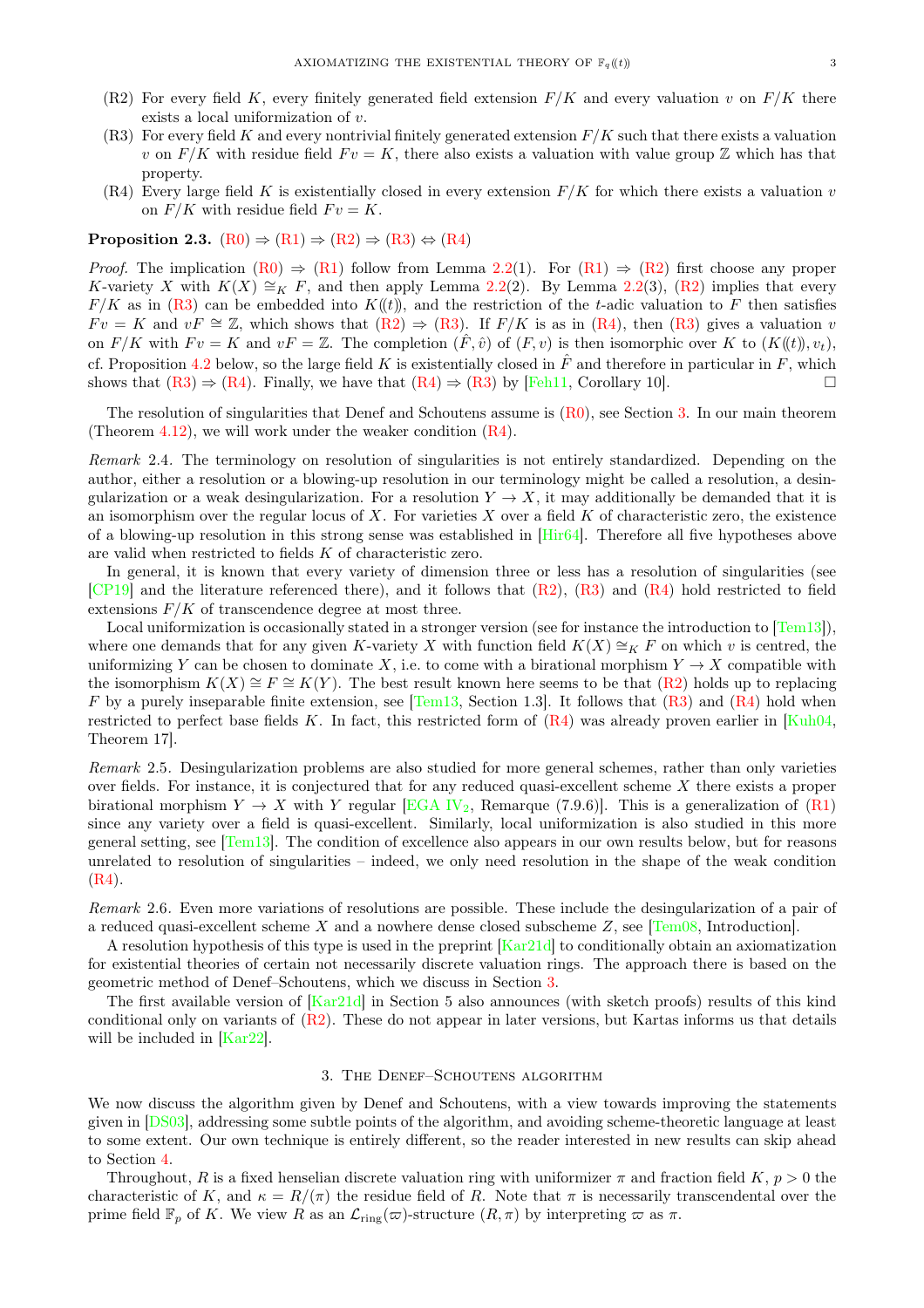Step 1: Positive existential  $\mathcal{L}_{ring}(\varpi)$ -sentences in R. Here we slightly rephrase the results of [\[DS03,](#page-10-1) Section 3].

<span id="page-3-1"></span>**Lemma 3.1.** Let  $f_1, \ldots, f_n \in \mathbb{F}_p[t][X_1, \ldots, X_m]$  be polynomials over the ring  $\mathbb{F}_p[t]$ . The following are equivalent: (1) The system of equations  $\bigwedge_{i=1}^{n} f_i(\underline{X}) = 0$  has a solution in  $\kappa[[t]]$ .

- (2) The system of equations  $\bigwedge_{i=1}^{n} f_i(\underline{X}) = 0$  has a solution in  $\kappa[t]^{\hbar}$ , the henselization of  $\kappa[t]$  at the ideal (t) (i.e. the valuation ring of the henselization  $\kappa(t)^h$  of  $\kappa(t)$  with respect to the t-adic valuation).
- (3) For every  $N > 0$ , there is a solution in  $\kappa[t]/(t^N)$  to the system of equations  $\bigwedge_{i=1}^n f_i(\underline{X}) = 0$  (more precisely, to the reduction mod  $t^N$ ).

Moreover, it suffices to check  $(3)$  for one specific large N, which can be computed from n, m and the total degree of the  $f_i$ .

*Proof.* It is clear that  $(2) \Rightarrow (1)$  (since  $\kappa[t]^h \subseteq \kappa[t]$ ) and  $(1) \Rightarrow (3)$  (by reduction modulo  $t^N$ ). The implication  $(3) \Rightarrow (2)$  is Greenberg's result [\[Gre66,](#page-10-21) Corollary 2]. The reduction to one specific large N comes down to an effective version of Greenberg's theorem, which is a special case of the effective Artin approximation given in [\[BDLvdD79,](#page-10-22) Theorem 6.1] (take  $n = 1$  and  $\alpha = 0$  in the notation there).

<span id="page-3-2"></span>**Lemma 3.2.** Given finitely many polynomials  $f_1, \ldots, f_n \in \mathbb{F}_p[T, X_1, \ldots, X_m]$ , one can effectively find finitely many polynomials  $g_1, \ldots, g_{n'} \in \mathbb{F}_p[Y_1, \ldots, Y_{m'}]$  such that the system of equations  $\bigwedge_{i=1}^n f_i(\pi, \underline{X}) = 0$  has a solution in R if and only if the system of equations  $\bigwedge_{j=1}^{n'} g_j(\underline{Y}) = 0$  has a solution in  $\kappa$ . In particular, the positive existential  $\mathcal{L}_{\text{ring}}(\varpi)$ -theory of  $(R, \pi)$  is decidable relative to the existential  $\mathcal{L}_{\text{ring}}$ -theory of  $\kappa$ .

*Proof.* The ring R embeds into its completion  $\hat{R}$ . By the Cohen structure theorem (see also Proposition [4.2](#page-6-1)) and Proposition [4.3](#page-6-2) below) there is an isomorphism  $\varphi: \hat{R} \to \kappa[[t]]$  that sends  $\pi$  to t. For each  $N > 0$ ,  $\varphi$  induces an isomorphism

$$
\varphi_N: R/(\pi^N) \cong \hat{R}/(\pi^N) \to \kappa[\![t]\!]/(t^N) \cong \kappa[t]/(t^N)
$$

that maps  $\pi + (\pi^N)$  to  $t + (t^N)$ .

Let  $N > 0$  be the specific N given in the last point of Lemma [3.1,](#page-3-1) computed from the polynomials  $f_i(t, \underline{X}) \in$  $\mathbb{F}_p[t][X_1,\ldots,X_m]$ . We claim that the system of equations (i):  $\bigwedge_{i=1}^n f_i(\pi,\underline{X})=0$  has a solution in R if and only if the reduction of (II):  $\bigwedge_{i=1}^{n} f_i(t, \underline{X}) = 0$  has a solution in  $\kappa[t]/(t^N)$ .

One direction is trivial: if there is a solution to (I) in R then there is a solution to the reduction of  $(I)$ in  $R/(\pi^N)$ , and via the isomorphism  $\varphi_N$  there is a solution to the reduction of (II) in  $\kappa[t]/(t^N)$ . Conversely, suppose a solution to the reduction of (II) exists in  $\kappa[t]/(t^N)$ . By our choice of N, there is a solution to (II) in  $\kappa[t]^h$ . Since  $\kappa[t]^h$  is the union of  $\kappa_0[t]^h$  where  $\kappa_0$  ranges over the finitely generated subfields of  $\kappa$ , we have a solution to (II) in  $\kappa_0[t]^h$  for some  $\kappa_0$ . By [\[AF16,](#page-10-2) Lemma 2.3], there exists a partial section  $\kappa_0 \to R$  of the residue map  $R \to \kappa$  (see Definition [4.1\)](#page-6-3). This extends to an embedding  $\kappa_0[t]^h \to R$ , sending t to  $\pi$ . Thus we have a solution to  $(I)$  in  $R$ , proving the claim.

The condition that the reduction of (II) has a solution in  $\kappa[t]/(t^N)$  is easily translated into the solvability in  $\kappa$ of a system of finitely many polynomial equations over  $\mathbb{F}_p$  (the  $g_j$  of the statement) by a standard interpretation (or Weil restriction) argument, since  $\kappa[t]/(t^N)$  is an algebra of finite dimension over  $\kappa$ .

<span id="page-3-0"></span>Remark 3.3. Let us briefly describe the formal meaning of "one can effectively find" and "relatively decidable" in the statement of Lemma [3.2.](#page-3-2)

Define an injection of the set of  $\mathcal{L}_{ring}(\varpi)$ -terms and  $\mathcal{L}_{ring}(\varpi)$ -formulas into N by a standard Gödel coding. Every  $\mathcal{L}_{\text{ring}}(\varpi)$ -term with free variables  $X_1, \ldots, X_n$  induces a polynomial in  $\mathbb{F}_p[T, X_1, \ldots, X_n]$  in the natural way, where the indeterminate T takes the place of the constant symbol  $\varpi$ . We now obtain a Gödel numbering of  $\mathbb{F}_p[T, X_1, \ldots, X_n]$  by assigning to every polynomial the minimal Gödel number of an  $\mathcal{L}_{\text{ring}}(\varpi)$ -term which induces it. The set of Gödel numbers of polynomials in  $\mathbb{F}_p[T, X_1, \ldots, X_n]$  is a decidable set of natural numbers, and mapping the Gödel number of two polynomials in  $\mathbb{F}_p[T, X_1, \ldots, X_n]$  to the Gödel number of their sum (respectively, their product) is a computable function. (This is essentially equivalent to asserting that the numbering gives an explicit representation of the ring  $\mathbb{F}_p[T, X_1, \ldots, X_n]$  in the sense of [\[FS56,](#page-10-23) §2].)

The first part of Lemma [3.2](#page-3-2) now means that there exists a Turing machine which takes as input the codes of finitely many polynomials  $f_1, \ldots, f_n$ , and produces as output the codes of finitely many polynomials  $g_1, \ldots, g_{n'}$ with the given property. The second part of the lemma asserts that there exists a Turing machine that takes as input the code of a positive existential  $\mathcal{L}_{\text{ring}}(\varpi)$ -sentence  $\varphi$  and outputs yes or no according to whether  $(R, \pi) \models \varphi$ , using an oracle (as described in [\[Sho71,](#page-11-6) Chapter 4]) which for the code of an existential  $\mathcal{L}_{\text{ring}}$ sentence  $\psi$  decides whether  $\kappa \models \psi$ . In other words, the set of codes of positive existential  $\mathcal{L}_{\text{ring}}(\varpi)$ -sentences satisfied by  $(R, \pi)$  is Turing reducible to the set of codes of sentences in Th<sub>∃</sub> $(\kappa)$ .

Remark 3.4. Although in this section we have fixed a ring  $R$ , we note that the algorithm of Lemma  $3.2$  to produce the polynomials  $g_i$  from the  $f_i$  does not depend on R. This is because the interpretation (or Weil restriction) argument used is uniform in  $\kappa$ , since  $\kappa[t]/(t^N)$  is an N-dimensional  $\kappa$ -algebra with multiplication defined by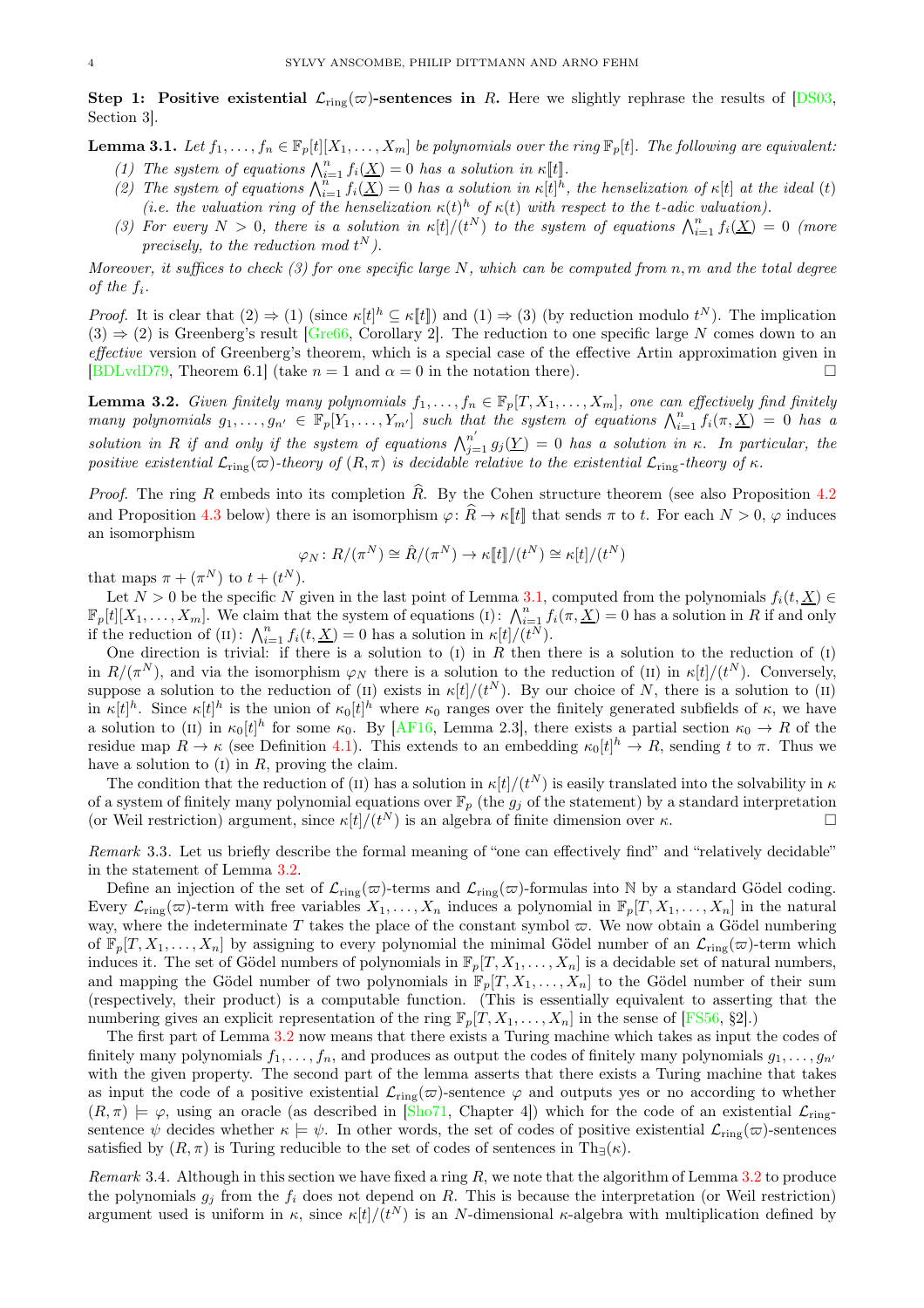structure constants in  $\mathbb{F}_p$  that do not themselves depend on  $\kappa$ . In particular,  $\kappa[t]/(t^N) = \mathbb{F}_p[t]/(t^N) \otimes_{\mathbb{F}_p} \kappa$  is an extension of scalars.

Remark 3.5. As remarked in [\[BDLvdD79,](#page-10-22) Section 6], the effective version of Greenberg's theorem used in the reduction in Lemma [3.2](#page-3-2) is hopeless in practice since the computability of the quantity N comes from an argument involving an enumeration of proofs in some proof calculus. The same holds true for the algorithm that we obtain in Theorem [4.12.](#page-8-0)

Remark 3.6. The version of Lemma [3.2](#page-3-2) given in [\[DS03,](#page-10-1) Proposition 3.5] is significantly stronger, being phrased for an arbitrary equicharacteristic excellent henselian local domain instead of an equicharacteristic henselian discrete valuation ring, and allowing finitely many parameters. In the proof, this comes down to replacing Greenberg's theorem by a more general version of Artin approximation.

On the other hand, note that we can dispense with the excellence condition on the valuation ring R. This is essentially due to us only allowing parameters from  $\mathbb{F}_p[\pi]$ .

Step 2: Existential  $\mathcal{L}_{\text{ring}}(\varpi)$ -sentences in R, with a regularity condition. For this step, let us fix  $f_1, \ldots, f_n \in \mathbb{F}_p[\pi][X_1, \ldots, X_m]$  such that the system of equations  $\bigwedge_{i=1}^n f_i(\underline{X}) = 0$  describes an affine  $\mathbb{F}_p(\pi)$ variety  $V$ , i.e. the ideal

$$
\mathfrak{f} := (f_1, \ldots, f_n) \unlhd \mathbb{F}_p(\pi)[X_1, \ldots, X_m]
$$

is prime. Let  $d$  be the dimension of  $V$ .

Recall that a solution x to the system of equations in some extension field  $F/\mathbb{F}_p(\pi)$  is called smooth if the Jacobian condition is satisfied, i.e. the matrix  $(\frac{\partial f_i}{\partial X_j}(\underline{x}))_{ij}$  has rank  $m-d$ .

<span id="page-4-0"></span>**Lemma 3.7.** Let  $g \in \mathbb{F}_p[\pi][X_1,\ldots,X_m]$  be a polynomial which is not in the ideal f, so that g does not vanish identically on the variety V. If there is a solution  $\underline{x} \in R^m$  to the system of equations  $\bigwedge_{i=1}^n f_i(\underline{X}) = 0$  such that the K-point described by  $\underline{x}$  is smooth, then there exists such a solution with  $g(\underline{x}) \neq 0$ .

Proof. This is [\[DS03,](#page-10-1) Theorem 2.4], or at least the special case of it which we will need below. We only briefly describe the idea of the proof:

The statement comes down to an elaborate application of Hensel's lemma, or the implicit function theorem in henselian fields. Starting with the given solution  $\underline{x} \in R^m$ , perturb d variables by a small amount (in the valuation topology) and solve for the remaining variables (which is where smoothness is required). By wisely choosing the initial perturbation, one can ensure that the inequation  $g(\underline{X}) \neq 0$  becomes satisfied, since g does not vanish identically on V. (For instance, one may reduce to the case where the  $f_i$  describe an affine curve over K by a generic hyperplane section argument, so the condition  $g(\underline{X}) \neq 0$  is satisfied by all but finitely many<br>points on the curve in which case almost all small perturbations will be as required. points on the curve, in which case almost all small perturbations will be as required.)

Below we want to work in a context where the affine  $\mathbb{F}_p(\pi)$ -variety V is not necessarily smooth (i.e. not all solutions to the equation system in all extension fields satisfy the Jacobian condition), but instead satisfies the condition of regularity, i.e. the coordinate ring  $\mathbb{F}_p(\pi)[X_1,\ldots,X_m]/f$  is a regular ring in the sense of commutative algebra. In general, smooth varieties are regular, and over a perfect field the converse holds [\[Liu02,](#page-10-9) Corollary 4.3.32 and Corollary 4.3.33]. In our situation we still have the following:

<span id="page-4-1"></span>**Lemma 3.8.** Suppose that V is regular. Then any solution  $\underline{x} \in K^m$  to the system of equations  $\bigwedge_{i=1}^n f_i(\underline{X}) = 0$ is smooth, i.e. satisfies the Jacobian condition.

*Proof.* The field extension  $K/\mathbb{F}_p(\pi)$  is separable as  $\pi$  does not have a p-th root in K and hence the fields K and  $\mathbb{F}_p(\pi)^{1/p} = \mathbb{F}_p(\pi^{1/p})$  are linearly disjoint over  $\mathbb{F}_p(\pi)$ . The tuple <u>x</u> describes an element of  $V(K)$ , i.e. a point P of the scheme V together with an  $\mathbb{F}_p(\pi)$ -embedding of the residue field of P into K. Thus the residue field of P is separable over  $\mathbb{F}_p(\pi)$ . As P is regular by assumption, [\[EGA IV](#page-10-24)<sub>4</sub>, Proposition (17.15.1)] forces the point P to be smooth, so the Jacobian condition holds.

Now suppose that V is regular, and  $g \in \mathbb{F}_p[\pi][X_1,\ldots,X_m]$  is not in f. In this situation, satisfaction of the statement  $\exists \underline{X}(\bigwedge_{i=1}^{n} f_i(\underline{X}) = 0 \wedge g(\underline{X}) \neq 0)$  in R can now be effectively reduced to an existential statement about the residue field  $\kappa$ : By Lemma [3.7](#page-4-0) and Lemma [3.8,](#page-4-1) the condition  $g(\underline{X}) \neq 0$  can be dropped, and the remaining formula is handled by the previous step (Lemma [3.2\)](#page-3-2).

# Step 3: Arbitrary existential  $\mathcal{L}_{ring}(\varpi)$ -sentences in R, using resolution of singularities.

Let  $f_1, \ldots, f_n, g \in \mathbb{F}_p[\pi][X_1, \ldots, X_m]$ . We wish to determine whether there exists  $\underline{x} \in \mathbb{R}^m$  with  $f_i(\underline{x}) = 0$  for all  $i = 1, \ldots, n$ , and  $g(x) \neq 0$ .

We may assume that the ideal  $\mathfrak{f} = (f_1, \ldots, f_n) \leq \mathbb{F}_p(\pi)[X_1, \ldots, X_m]$  is prime, i.e. that the  $f_i$  define an affine  $\mathbb{F}_p(\pi)$ -variety V: Indeed, by primary decomposition there exist ideals  $I_1,\ldots,I_k\leq \mathbb{F}_p(\pi)[X_1,\ldots,X_m]$  which are primary, so in particular the radicals  $\sqrt{I_1}, \ldots, \sqrt{I_k}$  are prime ideals, and  $f = I_1 \cap \cdots \cap I_k$ . Then a tuple  $\underline{x} \in R^m$ lies in the vanishing locus of  $f_1, \ldots, f_n$  if and only if it lies in the vanishing locus of  $\sqrt{I_j}$  for some  $j = 1, \ldots, k$ , so we may replace the  $f_i$  by a collection of generators for each of the  $\sqrt{I_j}$ , running all subsequent steps for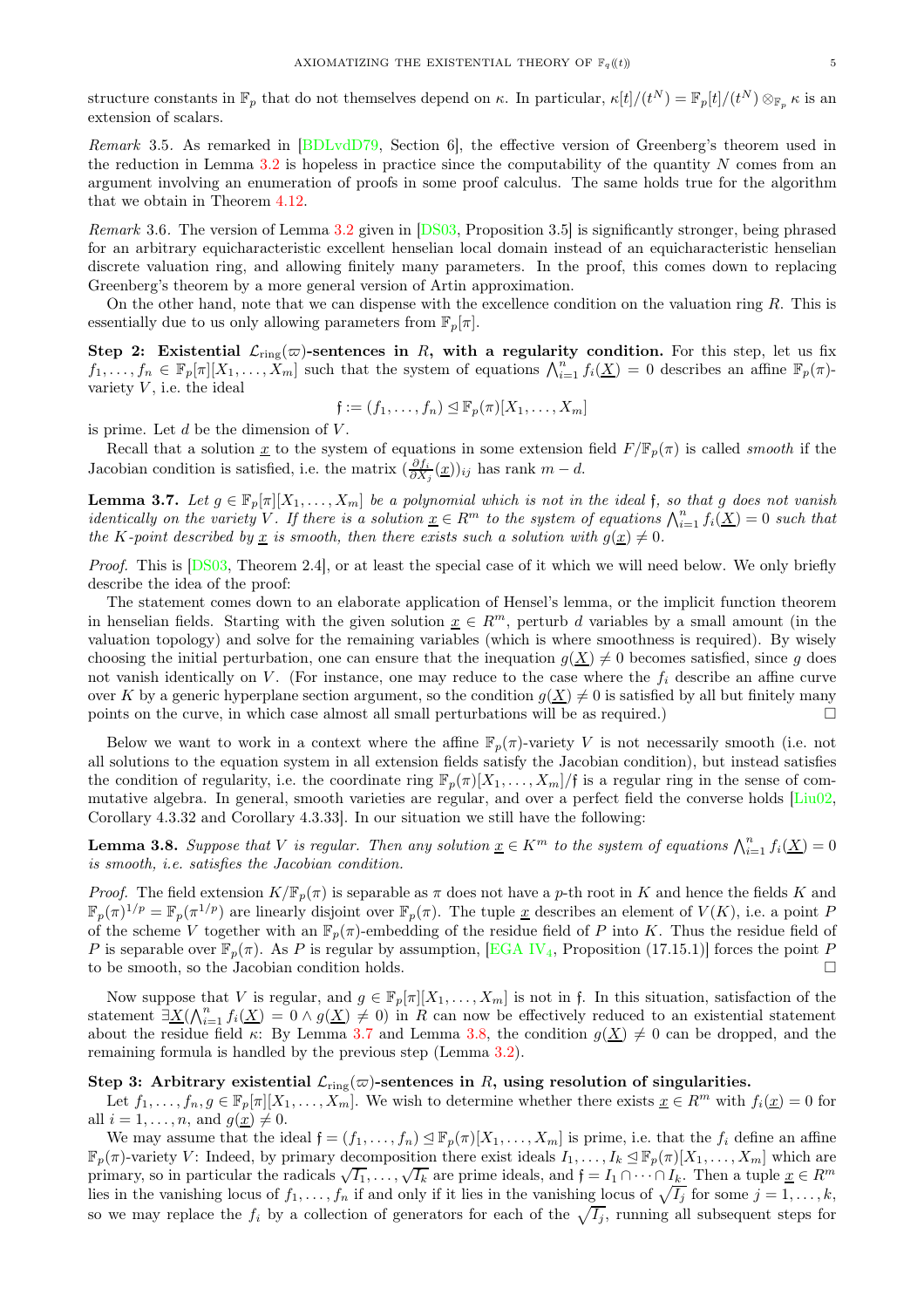all  $j = 1, \ldots, k$ . The computation of the ideals  $\sqrt{I_j}$  (or rather, generating sets thereof) is completely explicit [\[Sei74\]](#page-11-7).

We can check algorithmically whether the  $\mathbb{F}_p(\pi)$ -variety V is regular: For this we investigate the  $\mathbb{F}_p$ -scheme described by the  $f_i$  (i.e. we "spread out" V to a scheme over  $\mathbb{F}_p[\pi]$  and hence a scheme over  $\mathbb{F}_p$ , by interpreting  $\pi$  as another indeterminate) and check whether the non-regular locus intersects the generic fibre of the map to Spec( $\mathbb{F}_p[\pi]$ ). The regular locus can be computed explicitly since it coincides with the smooth locus over the perfect field  $\mathbb{F}_p$ , which is given by explicit polynomial inequations (once the dimension of the scheme is computed).

Suppose that V is regular. We can check algorithmically whether g vanishes identically on the zero locus of the  $f_i$ , i.e. whether g is contained in f. If yes, then there certainly is no solution to  $\bigwedge_{i=1}^n f_i(\underline{X}) = 0 \wedge g(\underline{X}) \neq 0$ . Otherwise, Step 2 is applicable. In other words, we can reduce to  $\kappa$  the question of whether there is a tuple in R as required.

Suppose now that V defined by the  $f_i$  is not regular. Assuming hypothesis [\(R0\)](#page-1-1), there exists a morphism  $V' \to V$  which is a blowing-up along some closed proper subscheme, and where V' is a regular  $\mathbb{F}_p(\pi)$ -variety. The morphism  $V' \to V$  is projective [\[Liu02,](#page-10-9) Proposition 8.1.22], and so we can see V' as a closed subscheme of  $\mathbb{P}_{V}^{m'}$  for suitable m'. Thus V' (usually not affine) is described by finitely many polynomials  $h_1, \ldots, h_{n'} \in$  $\mathbb{F}_p(\pi)[X_1,\ldots,X_m,Y_0,\ldots,Y_{m'}]$  which are homogeneous in the variables  $Y_j$  (but not usually in the  $X_i$ ), and include the polynomials  $f_1, \ldots, f_n$  defining V. We may assume that the defining polynomials  $h_i$  have coefficients in  $\mathbb{F}_p[\pi]$  by scaling suitably. A point of  $\tilde{V}'$  (in some field containing  $\mathbb{F}_p(\pi)$ ) is given by a zero  $(\underline{x}, y)$  of the  $h_i$ , where  $y$  is not the zero tuple, and we identify solution tuples that differ only by a scaling of  $y$ . The morphism  $V' \to \overline{V}$  is given on points by simply dropping the variables  $Y_0, \ldots, Y_{m'}$ .

We can cover V' by affine open subvarieties  $V'_0, \ldots, V'_{m'}$ , where  $V'_i$  is obtained from the description of V' by setting  $Y_i$  to 1, i.e. dehomogenizing at  $Y_i$ . This eliminates the need to work with non-affine varieties.

The morphism  $V' \to V$  is birational as a blowing-up along a closed proper subscheme, thus it is an isomorphism above some dense open  $U \subseteq V$ . Concretely, let us suppose that  $V_0' \neq \emptyset$  by permuting the variables  $Y_i$ if necessary, so that  $V'_0 \subseteq V'$  is a dense open subvariety. Then  $V' \to V$  being birational means that there is  $u \in \mathbb{F}_p[\pi][X_1,\ldots,X_m]$ , not in f, such that  $V'_0 \to V$  is an isomorphism above the open set  $U \subseteq V$  defined by  $u(\underline{X}) \neq 0$ , i.e. the ring homomorphism

$$
\varphi_u : \mathbb{F}_p(\pi)[X_1, \ldots, X_m, 1/u(\underline{X})]/(f_1, \ldots, f_n) \to \mathbb{F}_p(\pi)[X_1, \ldots, X_m, Y_0, \ldots, Y_{m'}, 1/u(\underline{X})]/(h_1, \ldots, h_{n'}, Y_0-1)
$$

is an isomorphism.

Assuming the existence of  $V' \to V$  as above, i.e. projective and birational with  $V'$  regular, such a morphism can in fact be found algorithmically: To do this, one simply searches exhaustively for all the defining data  $(m',$ polynomials  $h_1, \ldots, h_{n'}$ , u, and an inverse  $\psi_u$  to the ring homomorphism  $\varphi_u$  above), and checks that these data satisfy the conditions, i.e. the  $V_i'$  are all regular and  $\psi_u$  is indeed an inverse to  $\varphi_u$ .

Let S be the set of tuples  $\underline{x} \in \mathbb{R}^m$  satisfying  $f_i(\underline{x}) = 0$  for all i and  $g(\underline{x}) \neq 0$ . To check whether  $S = \emptyset$ , we now proceed as follows. First check whether there is some tuple  $(\underline{x}, \underline{y}) \in R^m \times R^{m'}$  which gives a K-point of one of  $V'_0, \ldots, V'_{m'}$  and satisfies  $g(\underline{x}) \neq 0$ . This can be accomplished using the work already done, since each  $V'_i$ is a regular affine  $\mathbb{F}_p(\pi)$ -variety. If such a tuple  $(\underline{x}, y)$  exists, then  $\underline{x} \in S$ , and we are done.

Hence let us suppose that no such tuple  $(x, y)$  exists. Then there exists no  $x \in \mathbb{R}^m$  with  $g(x) \neq 0$  which gives a K-point of U: Namely, if there were such  $x$  which was additionally a K-point of U, then we could lift to a K-point  $(\underline{x}, \underline{y}) \in K^{m+m'+1}$  of V', and by scaling we could take y to be in  $\overline{R}^{m'+1}$  with one coordinate equal to 1, i.e.  $(\underline{x}, \underline{y})$  would describe a point on some  $V_i'$ .

Thus any  $\underline{x} \in S$  must lie in the lower-dimensional  $V \setminus U$ . We continue the algorithm by replacing V with the algebraic set  $V \setminus U$ , i.e. by adding u to the list of polynomials  $f_1, \ldots, f_n$ . Since  $V \setminus U$  has lower dimension than  $V$ , this procedure eventually terminates.

We have shown how to determine whether the system  $\bigwedge_{i=1}^{n} f_i(\underline{X}) = 0 \wedge g(\underline{X}) \neq 0$  has a solution in R. The question of whether any given existential  $\mathcal{L}_{ring}(\pi)$ -sentence holds in R can be effectively reduced to a disjunction of finitely many systems of this form, using the disjunctive normal form and replacing conjunctions of inequations  $g_1(X) \neq 0 \wedge g_2(X) \neq 0$  by a single inequation  $(g_1 \cdot g_2)(X) \neq 0$ . We have proven:

**Proposition 3.9** ([\[DS03,](#page-10-1) Theorem 4.3]). Assume [\(R0\)](#page-1-1). The existential  $\mathcal{L}_{ring}(\varpi)$ -theory of  $(R, \pi)$  is decidable relative to the existential  $\mathcal{L}_{\text{ring}}$ -theory of the residue field  $\kappa$ .

Theorem [1.4](#page-0-1) follows since the  $\mathcal{L}_{val}(\varpi)$ -structure  $(K, v, \pi)$ , where v is the valuation with valuation ring R, is quantifier-freely interpretable in the  $\mathcal{L}_{\text{ring}}(\varpi)$ -structure  $(R, \pi)$ .

Remark 3.10. Comparing with the phrasing in [\[DS03,](#page-10-1) Theorem 4.3], it is clear in our presentation that the assumption of excellence of R may be dropped. The phrasing in  $[DS03,$  Theorem 4.3] also only states that the  $\mathcal{L}_{ring}(\varpi)$ -theory of  $(R, \pi)$  is decidable "relative to the existential theory of  $\kappa$  and the  $[\mathcal{L}_{ring}(\varpi)]$ -diagram of  $R$ ". However, it is unclear what is meant by this diagram. In particular, if  $R$  is uncountable, then the diagram of R in its usual model-theoretic meaning is an uncountable object, and hence cannot be made available to any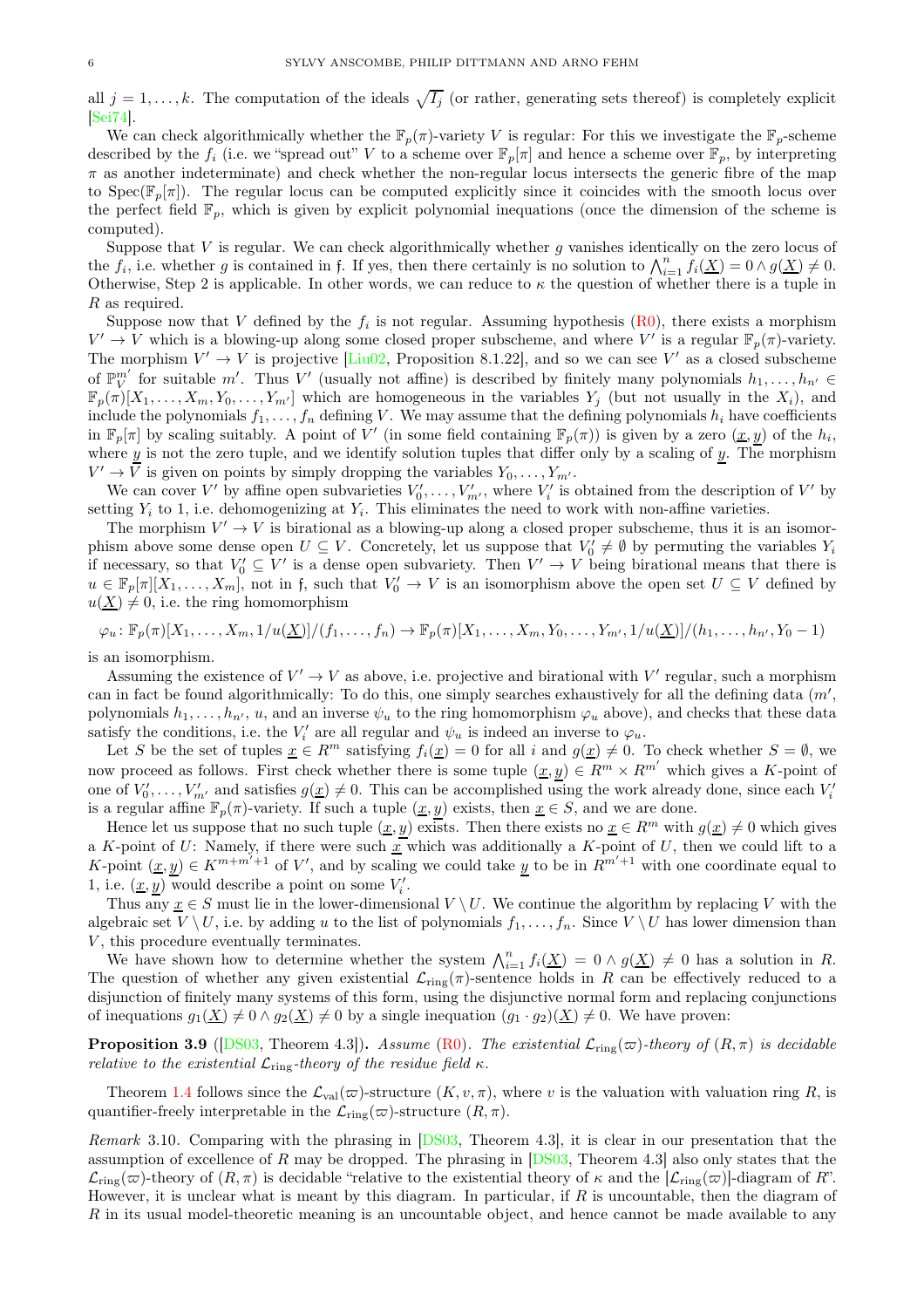algorithm as an oracle. In any case, the presentation above shows that nothing is required besides the existential  $\mathcal{L}_{\text{ring}}$ -theory of  $\kappa$ .

Remark 3.11. Above we have taken care to perform all computation in polynomial rings over the concrete field  $\mathbb{F}_p(\pi)$  (or over the ring  $\mathbb{F}_p[\pi]$ ). Denef and Schoutens are not always clear on this point. For instance, [\[DS03,](#page-10-1) Lemma 4.2] makes a claim about an algorithm computing a reduction over the ring  $R$ , but it is unclear what this means if  $R$  is not explicitly presented (for example uncountable).

While it may appear that such problems can be easily avoided by working over finitely generated subfields (and indeed this is suggested in [\[DS03,](#page-10-1) Remark 4.1]), this leads to rather subtle issues in general, since neither reducedness nor regularity is preserved under inseparable base change: If  $K_0 \subseteq K$  is a subfield over which K is not separable, then a regular variety over  $K_0$  may become non-reduced (thus in particular non-regular) over K. Similarly, one needs to be careful in general to distinguish regularity from smoothness, because these disagree for varieties over imperfect base fields, and so regularity cannot be checked using the Jacobian criterion as suggested in [\[DS03,](#page-10-1) Remark 4.1].

We can avoid these issues above because the extension  $K/\mathbb{F}_n(\pi)$  is separable and therefore none of the pathologies mentioned can arise.

Remark 3.12. Above we have in fact only used that there exists a resolution of the affine variety  $V$  by a projective birational morphism, rather than a blowing-up. This looks superficially weaker than hypothesis [\(R0\)](#page-1-1) or the equivalent [\[DS03,](#page-10-1) Section 4, Conjecture 1], but in fact any projective birational morphism to a quasi-projective variety is a blowing-up  $\boxed{\text{Liu02}}$ , Theorem 8.1.24. (Of course, it suffices for us to demand  $(R0)$  for affine varieties.)

In fact, the argument above can be modified to make do with  $(R1)$  in place of  $(R0)$ . To do this, consider the  $\mathbb{F}_p[\pi]$ -scheme  $\mathcal{V} = \text{Spec}(\mathbb{F}_p[\pi][X_1,\ldots,X_m]/(f_1,\ldots,f_n)),$  which has V as above as its generic fibre. Then a birational proper morphism  $V' \rightarrow V$  with  $V'$  regular (which exists under the assumption of [\(R1\)](#page-1-2)) can be extended to a proper morphism  $V' \to V$ , with an  $\mathbb{F}_p[\pi]$ -scheme V' which has V' as its generic fibre. (This step seems to require Nagata's compactification theorem, cf.  $[GW10, Section (12.15)].$  Covering  $V'$  by affine  $\mathbb{F}_p[\pi]$ -schemes  $\mathcal{V}'_0, \ldots, \mathcal{V}'_{m'}$ , one can then proceed as above. We omit the details.

Remark 3.13. In spite of the technical superiority of scheme-theoretic algebraic geometry over more naive conceptions of varieties, we find that one really can work in the naive language almost throughout, excepting some of the more subtle points surrounding smoothness and regularity which cannot be handled adequately in this way.

Denef and Schoutens largely use scheme-theoretic language, but not entirely correctly. In particular, by an open W of a finite type R-scheme X as in [\[DS03,](#page-10-1) Theorem 2.4 and proof of Theorem 4.3] they seem to mean a subset of the R-points of X defined by finitely many inequations, which is not the same as an open subscheme (which, after all, would itself be a finite type R-scheme and could simply replace X), but rather an open subscheme of the generic fibre  $X_K$ . An R-rational point of W in their language is then an R-point of X such that the associated K-point of  $X_K$  lies on W. This issue also seems to have been noted independently in [\[Kar21d,](#page-10-19) proof of Theorem A].

#### 4. Axiomatization of the existential theory

<span id="page-6-0"></span>In this final section we prove Theorem [4.12,](#page-8-0) which is a strengthening of Theorem [1.5](#page-1-4) to allow parameters from a Z-valued base field (C, u). Here, by Z-valued we mean that  $uC \cong \mathbb{Z}$  (sometimes called *discrete*). A major role in our proof is played by partial sections of residue maps:

<span id="page-6-3"></span>**Definition 4.1.** Let  $(K, v)$  be a valued field. We denote by res<sub>v</sub>:  $\mathcal{O}_v \to Kv$  the residue map. A partial section of res<sub>v</sub> is a ring homomorphism  $\zeta: k \to \mathcal{O}_v$  with res<sub>v</sub>  $\circ \zeta = id_k$  for some subfield k of Kv. A section of res<sub>v</sub> is a partial section  $\zeta: Kv \to \mathcal{O}_v$  defined on the full residue field  $Kv$ .

We will repeatedly have to extend such partial sections. There are two main settings where this is possible. The first one is in the context of complete discrete valuation rings:

<span id="page-6-1"></span>**Proposition 4.2.** Let  $(K, v)$  be an equicharacteristic complete Z-valued field with uniformizer  $\pi$ . Every partial section  $\zeta: k \to K$  of res<sub>v</sub> has a unique extension to an embedding of valued fields  $\alpha: (k(t)), v_t) \to (K, v)$  with  $\alpha(t) = \pi$ , which is an isomorphism if  $k = Kv$ .

*Proof.* The partial section  $\zeta$  extends uniquely to an embedding  $\alpha_0$ :  $(k(t), v_t) \to (K, v)$  with  $\alpha_0(t) = \pi$ , and then the existence and uniqueness of the completion give a unique extension  $\alpha$  of  $\alpha_0$  from the completion  $(k(\ell), v_t)$  of  $(k(t), v_t)$  into the complete valued field  $(K, v)$ . If  $\zeta$  is a section, every element of K has a power series expansion in t with coefficients in  $\zeta(K)$ , see e.g. [\[Ser79,](#page-11-8) Chapter II §4], hence  $\alpha$  is surjective.

<span id="page-6-2"></span>**Proposition 4.3.** Let  $(K, v)$  be an equicharacteristic complete Z-valued field. Every partial section  $\zeta : k \to \mathcal{O}_v$ of res<sub>v</sub> with  $Kv/k$  separable extends to a section of res<sub>v</sub>. In particular, res<sub>v</sub> has a section.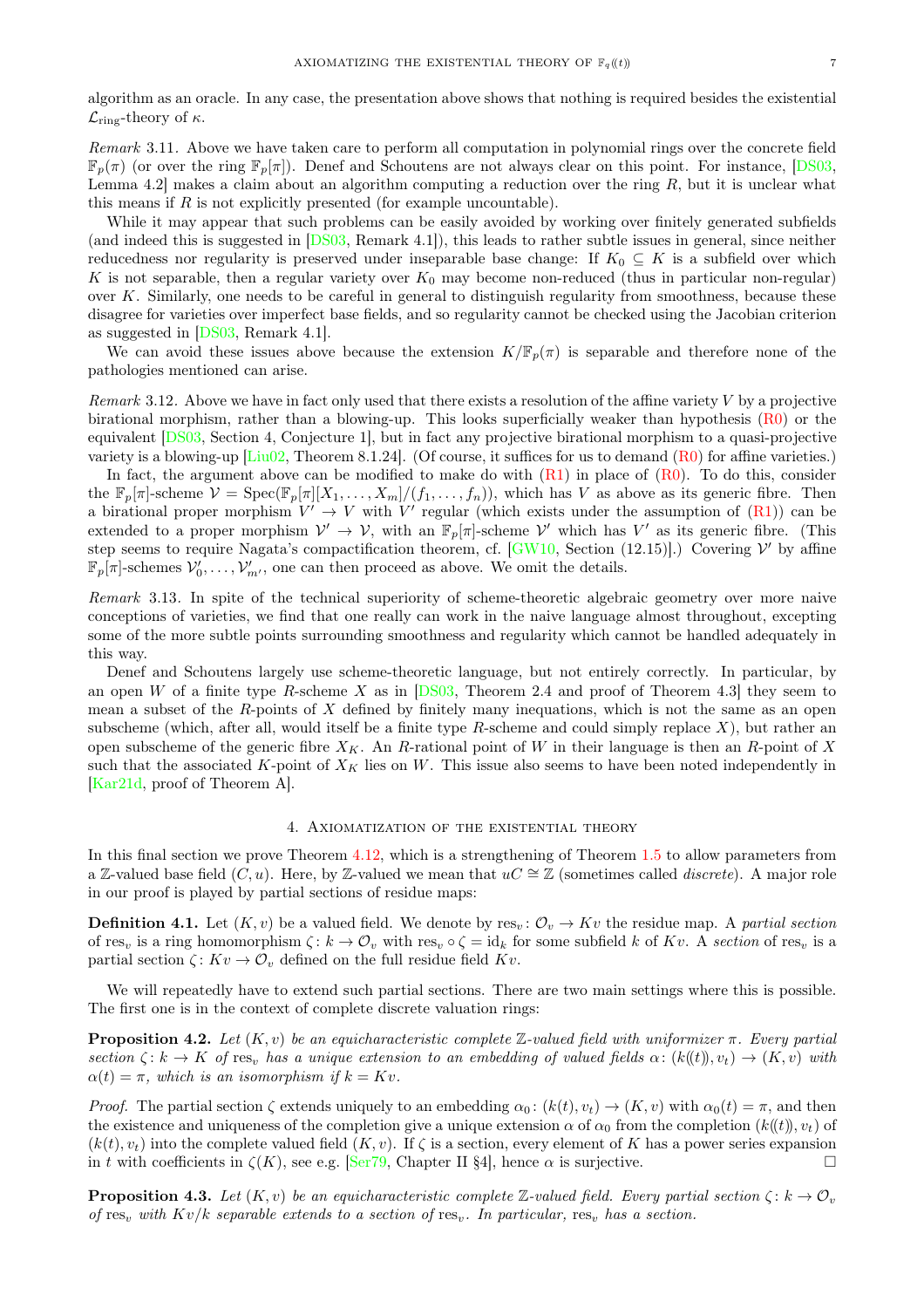Proof. This follows from the structure theory of complete discrete valuation rings, e.g. apply [\[Roq59,](#page-11-9) Satz 1a] with  $E_0 = \zeta(k)$  in the notation there. The "in particular" follows by applying the first part to the partial section defined on the prime field.

Secondly, we can always extend partial sections after passage to a suitable elementary extension:

<span id="page-7-0"></span>**Lemma 4.4.** Let  $(K, v)$  be a henselian valued field. For every partial section  $\zeta_0 : k_0 \to K$  of res<sub>v</sub> with  $Kv/k_0$ separable there exists an elementary extension  $(K, v) \prec (K^*, v^*)$  with a partial section  $\zeta: Kv \to K^*$  of  $\text{res}_{v^*}$ that extends  $\zeta_0$ .

*Proof.* For each subfield  $E \subseteq Kv$ , let  $\mathcal{L}_{val}(E, Kv)$  be the language expanding  $\mathcal{L}_{val}$  by new constant symbols  ${c_x | x \in E}$  and  ${d_x | x \in Kv}$ . Let  $\rho(a, b)$  be an  $\mathcal{L}_{val}$ -formula expressing that a and b have the same residue and consider the  $\mathcal{L}_{val}(E, Kv)$ -theory

$$
T_E := \{ d_x \in \mathcal{O} \mid x \in Kv \} \cup \{ c_x \in \mathcal{O} \land \rho(c_x, d_x) \mid x \in E \} \cup \{ c_x + c_y = c_{x+y} \land c_x c_y = c_{xy} \mid x, y \in E \}.
$$

If we expand  $(K, v)$  to an  $\mathcal{L}_{val}(k_0, Kv)$ -structure  $\mathbb{K}_{\zeta_0}$  by interpreting  $c_x^{\mathbb{K}_{\zeta_0}} = \zeta_0(x)$  for  $x \in k_0$  and  $d_x^{\mathbb{K}_{\zeta_0}}$  any choice of element in the valuation ring of v with residue x, for each  $x \in Kv$ , then  $\mathbb{K}_{\zeta_0} \models T_{k_0}$ .

Let  $\Delta$  be a finite subset of  $T_{Kv}$ . Then there exists a finitely generated subextension  $E/k_0$  of  $Kv/k_0$  such that  $\Delta$  is an  $\mathcal{L}_{val}(E, Kv)$ -theory. Since  $Kv/k_0$  is separable,  $E/k_0$  is separably generated. Therefore, by [\[AF16,](#page-10-2) Lemma 2.3],  $\zeta_0$  extends to a partial section  $\zeta: E \to K$  of res<sub>v</sub>. Equivalently, there is an  $\mathcal{L}_{val}(E, Kv)$ -expansion  $\mathbb{K}_{\hat{\zeta}}$  of  $\mathbb{K}_{\zeta_0}$  to a model of  $T_E$ . In particular,  $\mathbb{K}_{\hat{\zeta}}$  models  $\Delta$ .

Therefore,  $T_{Kv}$  is consistent with the elementary diagram of  $\mathbb{K}_{\zeta_0}$ , hence by the compactness theorem there exists an  $\mathcal{L}_{val}(Kv, Kv)$ -structure  $\mathbb{K}^* \models T_{Kv}$  whose  $\mathcal{L}_{val}(k_0, Kv)$ -reduct is an elementary extension of  $\mathbb{K}_{\zeta_0}$ . In particular, its  $\mathcal{L}_{val}$ -reduct  $(K^*, v^*)$  is an elementary extension of  $(K, v)$ , and  $\zeta: Kv \to K^*$  defined by  $x \mapsto c_x^{\mathbb{K}}$ is a partial section of  $res_{v^*}$  that extends  $\zeta_0$ .

<span id="page-7-1"></span>**Proposition 4.5.** Let  $(K, v)$  be a henselian valued field. For every partial section  $\zeta_0 : k_0 \to K$  of res<sub>v</sub> with  $Kv/k_0$  separable there exists an elementary extension  $(K, v) \prec (K^*, v^*)$  with a section  $\zeta: K^*v^* \to K^*$  of  $\text{res}_{v^*}$ that extends  $\zeta_0$ .

*Proof.* By Lemma [4.4](#page-7-0) there exists an elementary extension  $\mathbb{K}_0 := (K, v) \prec \mathbb{K}_1 = (K_1, v_1)$  with a partial section  $\zeta_1: Kv \to K_1$  of res<sub>v<sub>1</sub></sub> extending  $\zeta_0$ . Since  $Kv \prec K_1v_1$ , the extension  $K_1v_1/Kv$  is in particular separable, cf. [\[Ers01,](#page-10-26) Corollary 3.1.3], and so we can iterate Lemma [4.4](#page-7-0) to obtain a chain of elementary extensions  $\mathbb{K} =$  $\mathbb{K}_0 \prec \mathbb{K}_1 \prec \ldots$  and for each  $i > 0$  a partial section  $\zeta_i: K_{i-1}v_{i-1} \to K_i$  of res<sub>v<sub>i</sub></sub> extending  $\zeta_{i-1}$ . The direct limit  $\mathbb{K}^* = (K^*, v^*) := \varinjlim_{i} \mathbb{K}_i$  is then an elementary extension of  $\mathbb{K}_0$  with a partial section  $K^*v^* = \varinjlim_{i} K_i - K^*$  extending  $\zeta_0$  $\varinjlim_i K_{i-1}v_{i-1} \to$  $\lim_{i \to i} K_i = K^*$  extending  $\zeta_0$ . □

Given a field extension  $K/C$  we denote by  $(K, C)$  the  $\mathcal{L}_{ring}(C)$ -structure expanding K in the usual way: the constant symbol  $c_x$  is interpreted by x itself, for each  $x \in C$ . Analogously,  $(K, v, C)$  denotes the  $\mathcal{L}_{val}(C)$ -structure similarly expanding  $(K, v)$ , and  $(K, v, \pi, C)$  denotes the  $\mathcal{L}_{val}(\varpi, C)$ -structure similarly expanding  $(K, v, \pi)$ .

<span id="page-7-3"></span>**Corollary 4.6.** Assume  $(R4)$ . Let  $(K, v)$  be an equicharacteristic henselian valued field with Kv large, and assume that v is trivial on a subfield  $C$  of  $K$ . We identify  $C$  with its image under res<sub>v</sub> and assume that the extension  $Kv/C$  is separable. Then the existential  $\mathcal{L}_{\text{ring}}(C)$ -theories of K and Kv coincide.

*Proof.* By Proposition [4.5](#page-7-1) there is an elementary extension  $(K, v) \prec (K^*, v^*)$  with a section  $\zeta: K^*v^* \to K^*$  of  $res_{v^*}$  that extends the partial section id<sub>C</sub> of res<sub>v</sub>. Since Kv is large, so is its elementary extension K<sup>\*</sup>v<sup>\*</sup>, hence  $\zeta(K^*v^*) \prec_{\exists} K^*$  by  $(\mathbb{R}^4)$ . So for the existential  $\mathcal{L}_{\text{ring}}(C)$ -theories we get  $\text{Th}_{\exists}(K) = \text{Th}_{\exists}(K^*) = \text{Th}_{\exists}(\zeta(K^*v^*)) =$  $\mathrm{Th}_{\exists}(K^*v^*$ ).  $\Box$ 

After these preparations on extending partial sections we are now ready to attack the proof of Theorem [1.5.](#page-1-4)

<span id="page-7-4"></span>**Definition 4.7.** We denote by T the  $\mathcal{L}_{val}(\varpi)$ -theory of equicharacteristic henselian valued fields with distinguished uniformizer.

Remark 4.8. The class of equicharacteristic henselian valued fields with distinguished uniformizer is elementary. Moreover, T admits a recursive axiomatization, for example see [\[Kuh16,](#page-10-27) Section 4] for an explicit axiomatization of henselianity.

<span id="page-7-2"></span>**Lemma 4.9.** Every existential  $\mathcal{L}_{val}(\varpi)$ -formula is equivalent modulo T to an existential  $\mathcal{L}_{ring}(\varpi)$ -formula.

*Proof.* This follows since the existential  $\mathcal{L}_{ring}(\varpi)$ -formula  $\varphi(x)$  given by  $\exists y \; y^2 + y = \varpi x^2$  defines the valuation ring  $\mathcal{O}_v$  in every  $(K, v, \pi) \models T$ , and then so does the universal formula  $\neg \varphi((\varpi x)^{-1})$  given by  $\forall y \varpi x^2(y^2 + y) \neq 1$ . These formulas basically go back to Julia Robinson  $Rob65$ , see [\[FJ17\]](#page-10-28) for more on definable valuations.  $\square$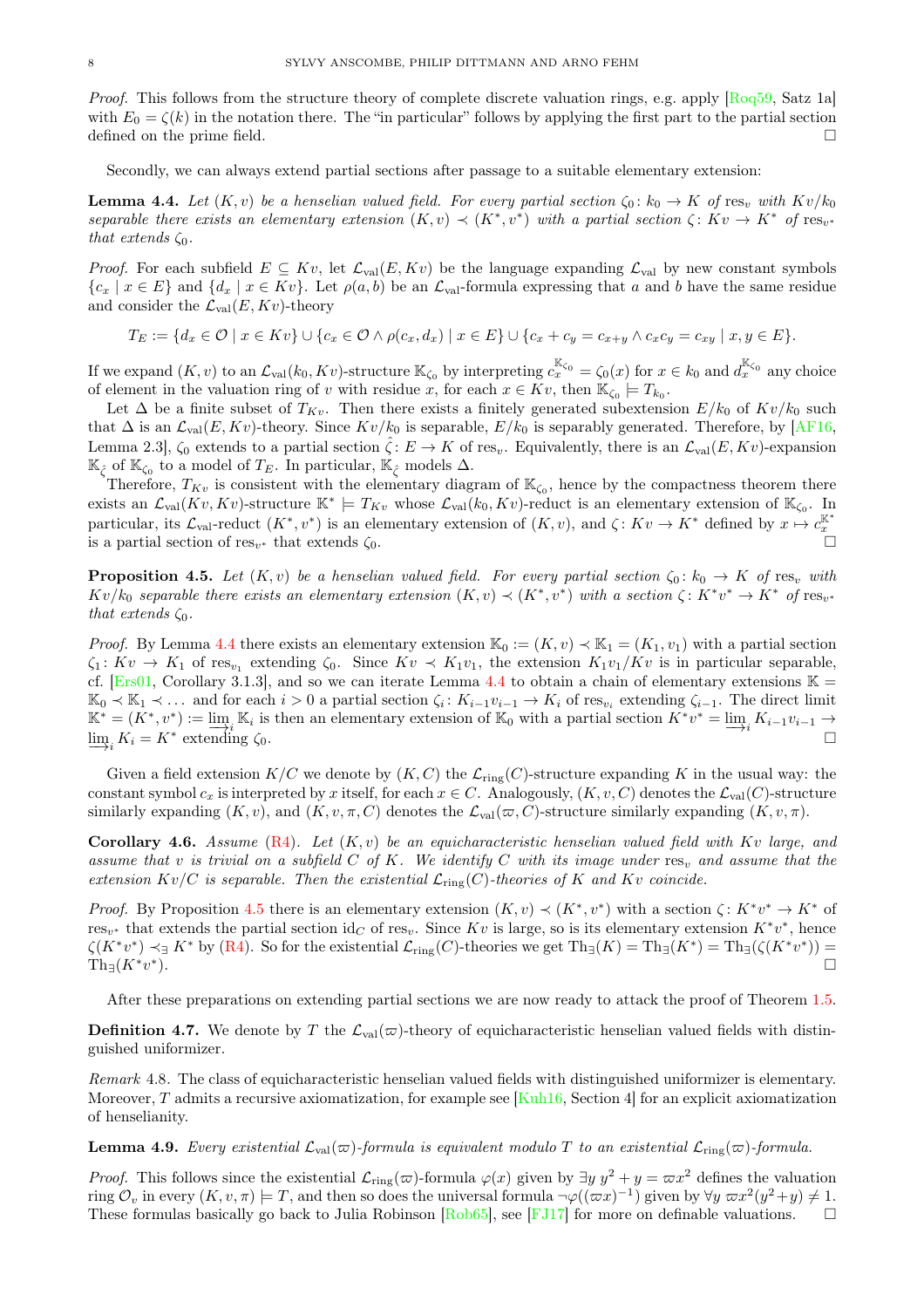Let R be a discrete valuation ring with field of fractions C, u the valuation on C with  $\mathcal{O}_u = R$ , and  $(\tilde{C}, \hat{u})$ the completion of  $(C, u)$ . Then R is excellent if and only if  $\hat{C}/C$  is separable. This is compatible with the more general definition of excellent rings in commutative algebra, see [\[Liu02,](#page-10-9) Corollary 8.2.40(b)], but for discrete valuation rings we may as well take it as our definition.

Remark 4.10. Although we will not need it below, we note that R is excellent if and only if it is defectless in the sense of valuation theory, i.e. the fundamental inequality is an equality for all finite extensions of  $C$ , see [\[Kuh16,](#page-10-27) (1.5)]. Indeed,  $\hat{C}/C$  is separable if and only if R is a Japanese ring by [\[EGA IV](#page-10-18)<sub>2</sub>, Corollaire (7.6.6)], which in turn is the case if and only if R is defectless by [\[Bou06,](#page-10-29) Chapitre VI §8 No 5 Théorème 2].

<span id="page-8-2"></span>**Proposition 4.11.** Assume [\(R4\)](#page-2-1). Let  $(C, u)$  be an equicharacteristic  $\mathbb{Z}$ -valued field with distinguished uniformizer  $\pi$  such that  $\mathcal{O}_u$  is excellent. Let  $(K, v, \pi), (L, w, \pi) \models T$  be extensions of  $(C, u, \pi)$  such that  $Kv/Cu$ and  $Lw/Cu$  are separable. If  $\text{Th}_{\exists}(Kv, Cu) \subseteq \text{Th}_{\exists}(Lw, Cu)$ , then  $\text{Th}_{\exists}(K, v, \pi, C) \subseteq \text{Th}_{\exists}(L, w, \pi, C)$ .

Proof. Let  $\varphi$  be an existential  $\mathcal{L}_{val}(\varpi, C)$ -sentence with  $(K, v, \pi, C) \models \varphi$ . We have to show that  $(L, w, \pi, C) \models \varphi$ , and for this we are allowed to replace both  $(K, v, \pi, C)$  and  $(L, w, \pi, C)$  by arbitrary elementary extensions, so assume without loss of generality that  $(K, v, \pi, C)$  is  $\aleph_1$ -saturated and  $(L, w, \pi, C)$  is  $|K|$ <sup>+</sup>-saturated. Since in particular  $Lw$  is at least  $|Kv|$ <sup>+</sup>-saturated, and  $(Lw, Cu) \models Th_{\exists}(Kv, Cu)$ , there is a  $Cu$ -embedding  $f: Kv \rightarrow Lw$ , cf. [\[CK90,](#page-10-30) Lemma 5.2.1]. By Lemma [4.9](#page-7-2) we can assume without loss of generality that  $\varphi$  is an existential  $\mathcal{L}_{\text{ring}}(\varpi, C)$ -sentence. Furthermore, we can replace each occurrence of  $\varpi$  by the constant symbol  $c_{\pi}$  to assume without loss of generality that  $\varphi$  is an existential  $\mathcal{L}_{ring}(C)$ -sentence.

Since  $\pi$  is a uniformizer of v,  $v(\pi)$  generates a convex subgroup of vK isomorphic to Z. In particular, v has a finest proper coarsening  $v^+$ . As  $v^+$  is trivial on C, we can view  $Kv^+$  as an extension of C. On  $Kv^+$ , v induces a henselian valuation  $\bar{v}$  extending u with  $\bar{v}(Kv^+) \cong \mathbb{Z}$  and with uniformizer  $\pi$ . Since  $(K, v)$  is  $\aleph_1$ -saturated,  $(Kv^+,\bar{v})$  is complete, see [\[AK16,](#page-10-31) Claim on page 411] and note that maximal Z-valued fields are complete. Given that  $\mathcal{O}_u$  is excellent, that  $(Kv^+, \bar{v})$  and  $(C, u)$  have a common uniformizer, and that the residue extension  $Kv/Cu$ of  $(Kv^+,\bar{v})/(C,u)$  is separable, we have that  $Kv^+/C$  is separable by [\[BLR90,](#page-10-32) proof of Lemma 3.6/2]<sup>[1](#page-8-1)</sup>. Since moreover  $Kv^+$  is large, because it admits the nontrivial henselian valuation  $\bar{v}$ , Corollary [4.6](#page-7-3) (which works under  $(R4)$ ) shows that  $Th<sub>\exists</sub>(K, C) = Th<sub>\exists</sub>(Kv<sup>+</sup>, C)$ , and the analogous argument (note that  $|K|<sup>+</sup> \geq \aleph_1$ ) gives that  $\text{Th}_{\exists}(L, C) = \text{Th}_{\exists}(Lw^+, C).$ 

Since we assumed that  $\varphi \in \text{Th}_{\exists}(K, C)$  and want to show that  $\varphi \in \text{Th}_{\exists}(L, C)$ , we can now replace  $(K, v, \pi, C)$ by  $(Kv^+, \bar{v}, \pi, C)$  and  $(L, w, \pi, C)$  by  $(Lw^+, \bar{w}, \pi, C)$ , so that both  $(K, v)$  and  $(L, w)$  are complete Z-valued fields with uniformizer  $\pi$  — note however that we may no longer assume any saturation for either  $(K, v)$ or  $(L, w)$ . We may then also replace C by  $\hat{C}$  to assume that  $(C, u)$  is complete. By Proposition [4.3](#page-6-2) there exists a section  $\zeta: Cu \to C$  of res<sub>u</sub>, which we can see as a partial section of res<sub>v</sub> and res<sub>w</sub>. Since  $Kv/Cu$ and  $Lw/Cu$  are separable, applying Proposition [4.3](#page-6-2) again yields that  $\zeta$  extends to a section  $\xi_K: Kv \to K$ of res<sub>v</sub>, and to a section  $\xi_L: Lw \to L$  of res<sub>w</sub>. By Proposition [4.2,](#page-6-1)  $\zeta$ ,  $\xi_K$  and  $\xi_L$  extend to isomorphisms  $\gamma: (Cu(\mathbf{k})), v_t) \to (C, u), \alpha: (Kv(\mathbf{k})), v_t) \to (K, v)$  and  $\beta: (Lw(\mathbf{k})), v_t) \to (L, w)$  with  $\gamma(t) = \pi, \alpha(t) = \pi$  and  $\beta(t) = \pi$ , and  $\alpha|_{Cu((t))} = \beta|_{Cu((t))} = \gamma$  by the uniqueness assertion thereof. Moreover, the Cu-embedding  $f: Kv \to Lw$  extends uniquely to an embedding  $\iota: (Kv(\mathbf{t})), v_t) \to (Lw(\mathbf{t})), v_t)$  with  $\iota(t) = t$  that is the identity on  $Cu(\mathfrak{t})$ . Therefore,  $\beta \circ \iota \circ \alpha^{-1} \colon (K, v) \to (L, w)$  is an embedding which restricted to C is  $\gamma \circ \mathrm{id}_{Cu(\mathfrak{t})} \circ \gamma^{-1} = \mathrm{id}_C$ .



So  $(K, C) \models \varphi$  implies that  $(L, C) \models \varphi$ , which concludes the proof.

<span id="page-8-0"></span>**Theorem 4.12.** Assume [\(R4\)](#page-2-1). Let  $(C, u)$  be an equicharacteristic Z-valued field with uniformizer  $\pi$  such that  $\mathcal{O}_u$  is excellent, and let  $(K, v)$  be a henselian extension of  $(C, u)$  for which  $\pi$  is a uniformizer and  $Kv/Cu$  is separable. Then the universal/existential  $\mathcal{L}_{val}(\varpi, C)$ -theory of  $(K, v, \pi, C)$  is entailed by

- (i) the quantifier-free diagram of the  $\mathcal{L}_{val}(\varpi)$ -structure  $(C, u, \pi)$ ,
- (ii) the  $\mathcal{L}_{val}$ -axioms for equicharacteristic henselian valued fields,
- (iii) the  $\mathcal{L}_{val}(\varpi)$ -axiom expressing that  $\pi$  has smallest positive value, and
- (iv)  $\mathcal{L}_{val}(C)$ -axioms expressing that the residue field models the universal/existential  $\mathcal{L}_{ring}(Cu)$ -theory of Kv.

<span id="page-8-1"></span><sup>&</sup>lt;sup>1</sup>The "in particular" of the statement of the lemma is not correct, but this does not concern us. Alternatively, the separability of  $Kv^+/C$  follows from applying [\[Ers67,](#page-10-13) p. 44, Lemma] to the henselization of  $(C, u)$ .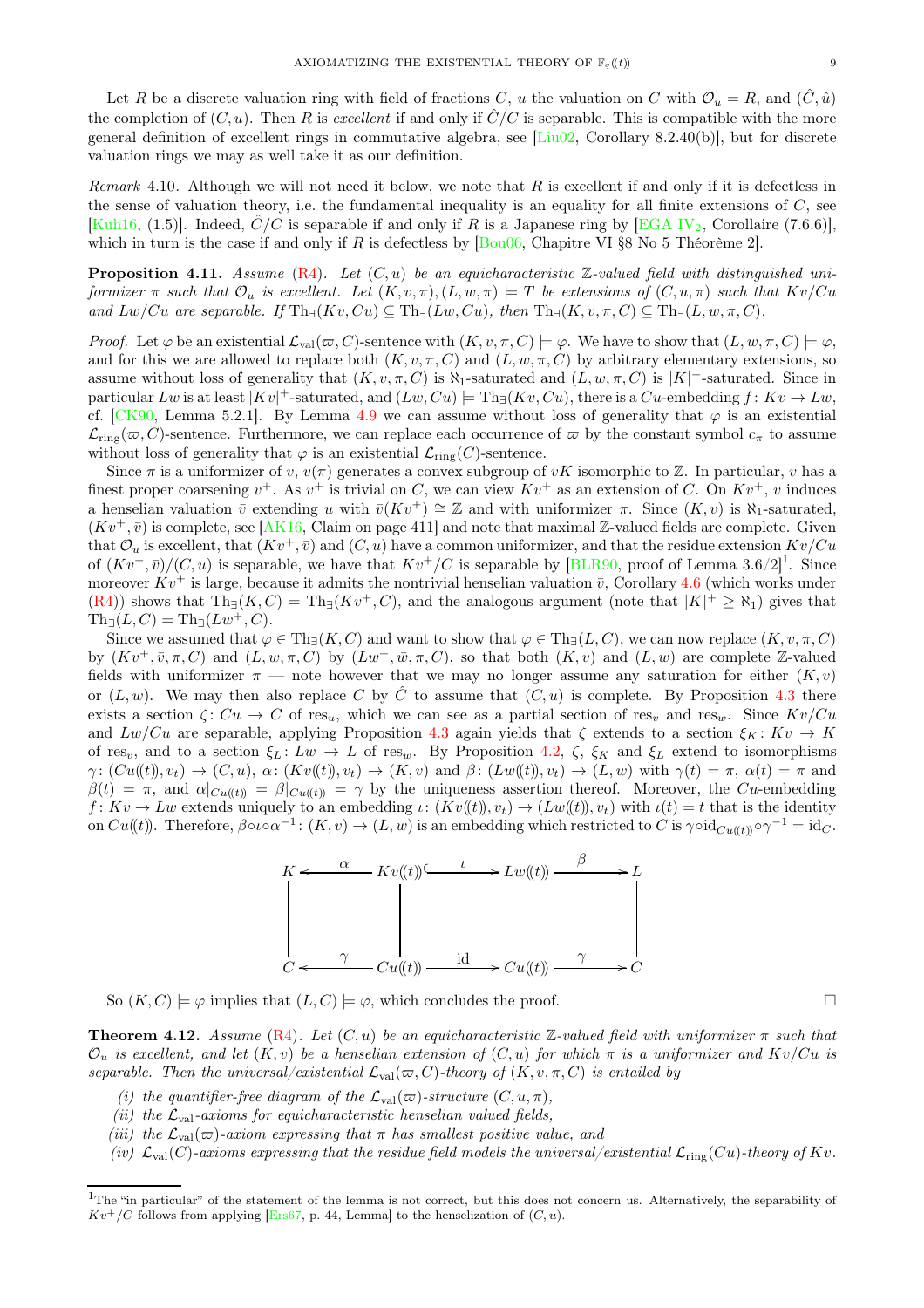In particular, if C is countable and we fix a surjection  $\rho: \mathbb{N} \to C$ , the existential  $\mathcal{L}_{val}(\varpi, C)$ -theory of  $(K, v, \pi, C)$ is decidable relative to the existential  $\mathcal{L}_{ring}(Cu)$ -theory of  $(Kv, Cu)$  and the quantifier-free diagram of the  $\mathcal{L}_{val}(\varpi)$ -structure  $(C, u, \pi)$ .

*Proof.* Note that  $(K, v, \pi)$  is a model of the theory T from Definition [4.7.](#page-7-4) Every model of  $(i)-(iii)$  can be viewed as a henselian valued field extending  $(C, u)$  with uniformizer  $\pi$ , in particular as a model of T. Let  $(L, w, \pi, C)$ be a model of  $(i)-(iv)$ . Since  $Kv/Cu$  is separable, the universal  $\mathcal{L}_{\text{ring}}(Cu)$ -theory of  $Kv$  contains for every finite p-independent tuple  $\underline{x}$  from  $Cu$  the statement that  $\underline{x}$  remains p-independent over  $Kv$ , so since  $(L, w)$ satisfies (iv), also  $Lw/Cu$  is separable. So since (iv) for  $(L, w)$  also implies that  $Th_{\exists}(Lw, Cu) = Th_{\exists}(Kv, Cu),$ Proposition [4.11](#page-8-2) gives that  $\text{Th}_{\exists}(L, w, \pi, C) = \text{Th}_{\exists}(K, v, \pi, C)$ . This shows that every universal or existential sentence true in  $(K, v, \pi, C)$  is entailed by  $(i)-(iv)$ .

The list of axioms  $(ii)$  is recursive, and  $(iii)$  is a single axiom. Therefore, with an oracle for  $(i)$  and an oracle for  $(iv)$ , the sentences deducible from  $(i)-(iv)$  can be recursively enumerated. Since the negation of an existential sentence is universal, and every existential or universal sentence true in  $(K, v, \pi, C)$  is entailed by  $(i)-(iv)$ , the completeness theorem then gives a decision procedure for the existential theory of  $(K, v, \pi, C)$  modulo these two oracles.

<span id="page-9-0"></span>Remark 4.13. The notion of relative decidability used here is the obvious modification of Remark [3.3:](#page-3-0) we define an injection of the set of  $\mathcal{L}_{val}(\varpi, C)$ -sentences into N by a standard Gödel coding using the map  $C \to \mathbb{N}$ ,  $c \mapsto \min \rho^{-1}(c)$ . Similarly, we define an injection of the set of  $\mathcal{L}_{\text{ring}}(Cu)$ -sentences into N using in addition the map  $Cu \to \mathbb{N}, d \mapsto \min \rho^{-1}(\text{res}_u^{-1}(d)).$  Relative decidability then means that there exists a Turing machine that takes as input the code of an existential  $\mathcal{L}_{val}(\varpi, C)$ -sentence  $\varphi$  and outputs yes or no according to whether  $(K, v, \pi, C) \models \varphi$ , and uses an oracle for the existential  $\mathcal{L}_{\text{ring}}(Cu)$ -theory of  $(Kv, Cu)$  and another oracle for the quantifier-free  $\mathcal{L}_{val}(\varpi, C)$ -theory of  $(C, u, \pi, C)$ .

Proof of Theorem [1.5.](#page-1-4) Let F be the prime subfield of K. Since  $v(\pi) \neq 0$  and  $(K, v)$  is equicharacteristic,  $\pi$  is transcendental over F. Since  $v(\pi) > 0$  and v restricted to F is trivial, the restriction of v to  $F(\pi)$  is the  $\pi$ -adic valuation  $v_{\pi}$ . Let  $(C, u) = (F(\pi), v_{\pi})$ . Then  $(K, v)$  is an extension of  $(C, u)$ . Since  $Cu = F$  is perfect,  $Kv/Cu$ is separable. The valuation ring  $\mathcal{O}_u$  is excellent since  $F(\pi)/F(\pi)$  is separable (cf. the proof of Lemma [3.8\)](#page-4-1)

Let  $(L, w, \pi')$  be a model of [1.5\(](#page-1-4)i)–(iii). Then  $(L, w, \pi')$  is a model of [4.12\(](#page-8-0)ii)–(iii). In particular,  $(L, w, \pi')$  is equicharacteristic, and by [1.5\(](#page-1-4)iii), Lw has the same characteristic as  $Kv$ . Thus, without loss of generality, L is an extension of F. By the same argument as above for  $(K, v)$ ,  $(L, w)$  is an extension of  $(F(\pi'), v_{\pi'})$ . The latter is isomorphic to  $(F(\pi), v_{\pi}),$  thus  $(L, w, \pi')$  admits a unique expansion to an  $\mathcal{L}_{val}(\varpi, C)$ -structure  $\mathbb L$  that models [4.12\(](#page-8-0)i) for  $\mathbb{K} := (K, v, \pi, C)$ . Since Lw models the universal/existential theory of Kv, and  $Cu = F$  is a prime field,  $\mathbb L$  models [4.12\(](#page-8-0)iv) for  $\mathbb K$ .

By Theorem [4.12,](#page-8-0)  $\mathbb L$  models the universal/existential theory of K. In particular,  $(L, w, \pi')$  models the universal/existential theory of  $(K, v, \pi)$ , which proves the first part of the theorem. The final sentence of the theorem follows, just as the final sentence of Theorem [4.12.](#page-8-0)

*Proof of Corollary [1.6.](#page-1-5)* This follow from Theorem [4.12](#page-8-0) with  $(C, u) = (\mathbb{F}_q(t), v_t)$  and  $(K, v) = (\mathbb{F}_q((t)), v_t)$ , for which we verify the prerequisites. The existential  $\mathcal{L}_{\text{ring}}(\mathbb{F}_q)$ -theory of  $\mathbb{F}_q$  is decidable. The same holds for the quantifier-free diagram of  $(\mathbb{F}_q(t), v_t, t)$ , since elements of  $\mathbb{F}_q(t)$  can be explicitly represented as quotients of polynomials in such a way as to allow concrete computation of sums, products and the valuation under  $v_t$ . More formally, the ring  $\mathbb{F}_q(t)$  has an explicit representation in the sense of [\[FS56,](#page-10-23) §2] by [FS56, Theorem 3.4], and this representation in particular fixes a surjection  $\rho: \mathbb{N} \to \mathbb{F}_q(t)$  with respect to which the quantifier-free diagram of  $(\mathbb{F}_q(t), t)$  is decidable in the sense of Remark [4.13.](#page-9-0) Since elements of  $\mathbb{F}_q(t)$  are represented by quotients  $f/q$ with  $f, g \in \mathbb{F}_q[t]$  with  $g \neq 0$  in the proof of [\[FS56,](#page-10-23) Theorem 3.4], and one can determine  $v_t(f)$  and  $v_t(g)$  for explicitly given f and g, it is decidable whether a given element of  $\mathbb{F}_r(t)$  lies in the valuation r explicitly given f and g, it is decidable whether a given element of  $\mathbb{F}_q(t)$  lies in the valuation ring of  $v_t$ .

<span id="page-9-1"></span>**Corollary 4.14.** Assume  $(R4)$ . Let  $(C, u) \subseteq (K, v)$  be an extension of equicharacteristic henselian valued fields. Suppose that  $uC = \mathbb{Z}$  and that  $\mathcal{O}_u$  is excellent. If  $uC \prec_{\exists} vK$  and  $Cu \prec_{\exists} Kv$ , then  $(C, u) \prec_{\exists} (K, v)$ .

*Proof.* The assumption  $\mathbb{Z} = uC \prec_{\exists} vK$  implies that a uniformizer of u is also a uniformizer of v. The assumption  $Cu \leq_1 Kv$  implies that  $Kv/Cu$  is separable (see again [\[Ers01,](#page-10-26) Corollary 3.1.3]) and that  $Cu$  and  $Kv$  have the same existential  $\mathcal{L}_{ring}(Cu)$ -theory. Theorem [4.12](#page-8-0) then gives that  $(C, u)$  and  $(K, v)$  have the same existential  $\mathcal{L}_{val}(C)$ -theory.  $\mathcal{L}_{\text{val}}(C)$ -theory.

Remark 4.15. The assumption that  $\mathcal{O}_u$  is excellent is necessary in all these statements. For example, in Corollary [4.14,](#page-9-1) if  $(C, u)$  is existentially closed in its completion  $(K, v) = (\hat{C}, \hat{u})$ , then in particular  $\hat{C}/C$  is separable.

As a consequence we also obtain the following variant of  $[AF16, Theorem 7.1]$  and its corollaries:

<span id="page-9-2"></span>Corollary 4.16. Assume  $(R4)$ . Let  $(K, v)$  and  $(L, w)$  be equicharacteristic nontrivially valued henselian fields with the common trivially valued subfield C. We identify C with its image under res<sub>v</sub> and under res<sub>w</sub> and assume that  $Kv/C$  and  $Lw/C$  are separable. If  $\text{Th}_{\exists}(Kv, C) \subseteq \text{Th}_{\exists}(Lw, C)$ , then  $\text{Th}_{\exists}(K, v, C) \subseteq \text{Th}_{\exists}(L, w, C)$ .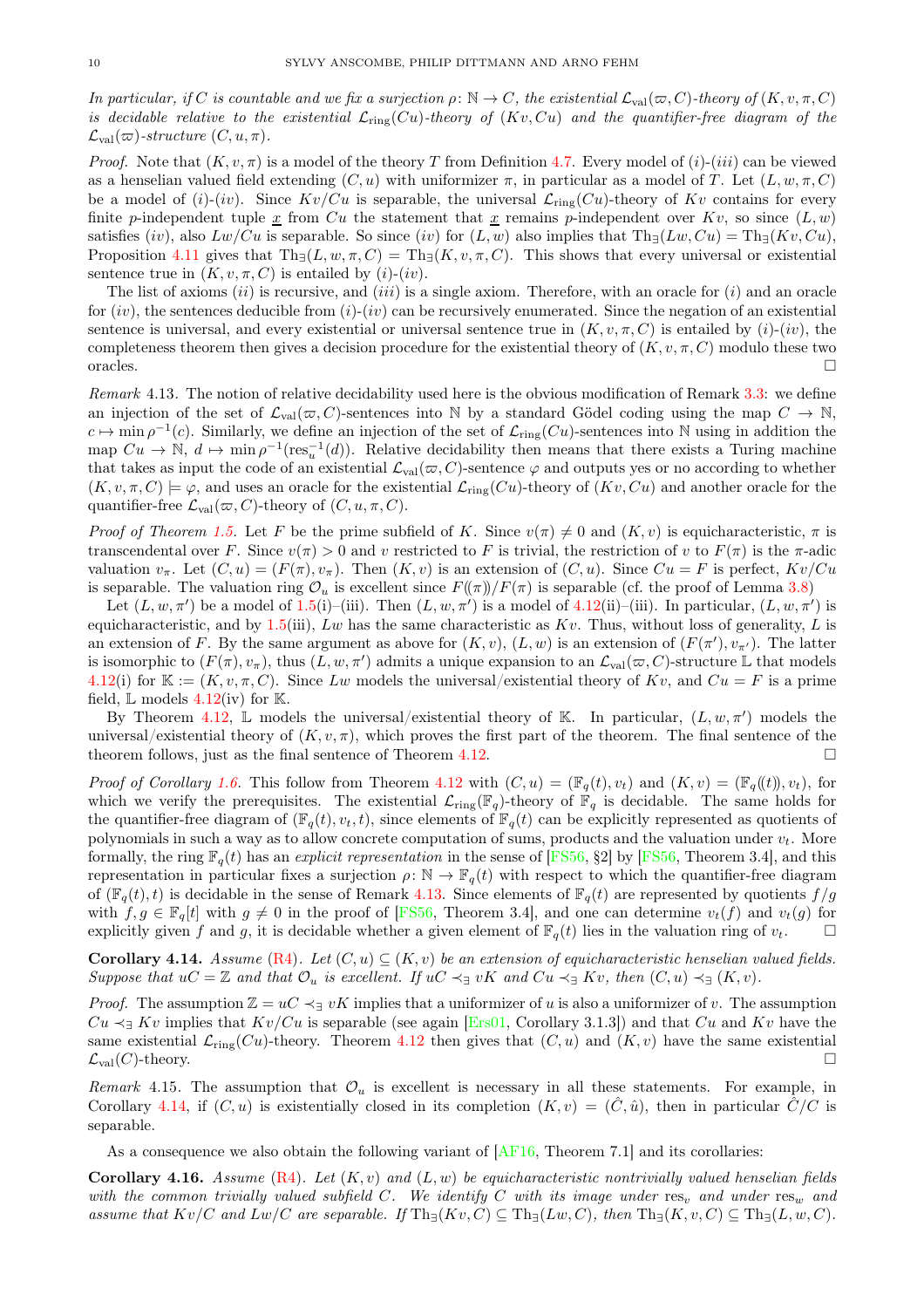Proof. Let  $(K', v')$  be a henselian extension of  $(K, v)$  that has a uniformizer  $\pi$  (say a fresh indeterminate) and satisfies  $Kv = K'v'$  – for example, let  $(K', \tilde{v})$  be a henselian extension of  $(K, v)$  with  $K'\tilde{v} = Kv(t)$  as in [\[AF17,](#page-10-33) Lemma 2.1, and let v' be the composed valuation  $v_t \circ \tilde{v}$ . Then both  $(K', v', \pi)$  and  $(Lw(\pi)^h, v_\pi, \pi)$  are extensions of the equicharacteristic Z-valued field  $(C(\pi), v_\pi)$ . Moreover, the extension  $K'v'/C(\pi)v_\pi$  is equal to  $Kv/C$ , and  $(Lw(\pi)^h)v_{\pi}/C(\pi)v_{\pi}$  is equal to  $Lw/C$ , so we may apply Proposition [4.11](#page-8-2) to obtain  $\text{Th}_{\exists}(K',v',\pi,C(\pi)) \subseteq$  $\text{Th}_{\exists}(Lw(\pi)^h, v_\pi, \pi, C(\pi)).$  Taking reducts yields  $\text{Th}_{\exists}(K, v, C) \subseteq \text{Th}_{\exists}(K', v', C) \subseteq \text{Th}_{\exists}(Lw(\pi)^h, v_\pi, C)$ .

By Lemma [4.4](#page-7-0) there exists an elementary extension  $(L, w) \prec (L^*, w^*)$  with a partial section  $\zeta: Lw \to L^*$ of  $res_{w^*}$  over C, which then extends to an embedding  $(Lw(\pi)^h, v_\pi) \to (L^*, w^*)$  over C by sending  $\pi$  to any nonzero element of positive value. Hence we obtain the inclusion  $\text{Th}_{\exists}(Lw(\pi)^{h}, v_{\pi}, C) \subseteq \text{Th}_{\exists}(L^{*}, w^{*}, C) =$  $\text{Th}_{\exists}(L, w, C).$ 

<span id="page-10-8"></span>Remark 4.17. We observe that the assumption [\(R4\)](#page-2-1) is necessary in Corollary [4.16](#page-9-2) (and hence in Proposition [4.11](#page-8-2) and also, less immediately, in Theorem [4.12\)](#page-8-0): If C is large and  $K/C$  an extension with a valuation v on  $K/C$ with  $Kv = C$ , we apply Corollary [4.16](#page-9-2) with  $(L, w) = (C(\ell t)), v_t$ ; since  $Kv = C = Lw$ , we conclude that  $\text{Th}_{\exists}(K, v, C) = \text{Th}_{\exists}(C(\mathcal{C}(t)), v_t, C),$  so  $C \prec_{\exists} C(\mathcal{C}(t))$  implies that  $C \prec_{\exists} K$ , hence  $(R4)$  must hold.

## **ACKNOWLEDGEMENTS**

A. F. was funded by the Deutsche Forschungsgemeinschaft (DFG) - 404427454. S. A. was supported by GeoMod AAPG2019 (ANR-DFG). S. A. and A. F. and were supported by the Institut Henri Poincaré.

#### **REFERENCES**

- <span id="page-10-2"></span>[AF16] S. Anscombe and A. Fehm. The existential theory of equicharacteristic henselian valued fields. Algebra & Number Theory, 10-3:665–683, 2016.
- <span id="page-10-33"></span>[AF17] S. Anscombe and A. Fehm. Characterizing diophantine henselian valuations rings and valuation ideals. Proc. Lond. Math. Soc., 115:293–322, 2017.
- <span id="page-10-31"></span>[AK16] S. Anscombe and F.-V. Kuhlmann. Notes on extremal and tame valued fields. J. Symb. Log., 81(2):400–416, 2016.
- <span id="page-10-15"></span>[BF13] L. Bary-Soroker and A. Fehm. Open problems in the theory of ample fields. In Geometric and differential Galois theories, volume 27 of Sémin. Congr., pages 1–11. Soc. Math. France, Paris, 2013.
- <span id="page-10-22"></span>[BDLvdD79] J. Becker, J. Denef, L. Lipshitz and L. van den Dries. Ultraproducts and approximations in local rings I. Invent. Math. 51(2):189–203, 1979.
- <span id="page-10-32"></span>[BLR90] S. Bosch, W. Lütkebohmert and M. Raynaud. Néron models. Springer, 1990.
- <span id="page-10-29"></span>[Bou06] N. Bourbaki. Algèbre Commutative. Chapitres 5 à 7. Springer, 2006.
- <span id="page-10-30"></span>[CK90] C. C. Chang and H. J. Keisler. *Model Theory*. Third edition. Studies in Logic and the Foundations of Mathematics, 73. North-Holland Publishing Co., Amsterdam, 1990.
- <span id="page-10-17"></span>[CP19] V. Cossart and O. Piltant. Resolution of singularities of arithmetical threefolds. J. Algebra 529:268–535, 2019.
- <span id="page-10-1"></span>[DS03] J. Denef and H. Schoutens. On the decidability of the existential theory of  $\mathbb{F}_p[[t]]$ . In Valuation theory and its applications, (Saskatoon, 1999), vol. II, edited by F.-V. Kuhlmann et al., Fields Inst. Commun. 33, Amer. Math. Soc., Providence, RI, pp. 43–60, 2003.
- <span id="page-10-13"></span>[Ers67] Yu. L. Ershov. Rational points over henselian fields (Russian). Algebra Logika 6(3):39–49, 1967.
- <span id="page-10-26"></span>[Ers01] Yu. L. Ershov. *Multi-Valued Fields*. Springer, 2001.
- <span id="page-10-18"></span>[EGA IV2] A. Grothendieck. Éléments de géométrie algébrique: IV. Étude locale des schémas et des morphismes de schémas, Seconde partie. Publ. math. IHES, 24:5–231, 1965.
- <span id="page-10-24"></span>[EGA IV4] A. Grothendieck. Éléments de géométrie algébrique: IV. Étude locale des schémas et des morphismes de schémas, Quatrième partie. Publ. math. IHES, 32:5–361, 1967.
- <span id="page-10-11"></span>[Feh11] A. Fehm. Embeddings of function fields into ample fields. manuscripta math. 134(3):533–544, 2010.
- <span id="page-10-28"></span>[FJ17] A. Fehm and F. Jahnke. Recent progress on definability of Henselian valuations. In: F. Broglia, F. Delon, M. Dickmann, D. Gondard, and V. Powers (eds.), Proceedings of the Conference on Ordered Algebraic Structures and Related Topics, Contemporary Mathematics Volume 697, 2017.
- <span id="page-10-10"></span>[FJ08] M. D. Fried and M. Jarden. Field arithmetic. 3rd edition, Springer, 2008.
- <span id="page-10-23"></span>[FS56] A. Fröhlich and J. C. Shepherdson. Effective procedures in field theory. Philos. Trans. Roy. Soc. London Ser. A 248:407–432, 1956.
- <span id="page-10-25"></span>[GW10] U. Görtz and T. Wedhorn. Algebraic Geometry I. Vieweg+Teubner, 2010.
- <span id="page-10-21"></span>[Gre66] M. J. Greenberg. Rational points in henselian discrete valuation rings. Publ. math. IHES, 31:59–64, 1966.
- <span id="page-10-16"></span>[Hir64] H. Hironaka. Resolution of Singularities of an Algebraic Variety Over a Field of Characteristic Zero: I. Ann. of Math.  $(2), 79(1):109-203, 1964.$
- <span id="page-10-14"></span>[Jar11] M. Jarden. Algebraic patching. Springer, 2011.
- <span id="page-10-0"></span>[Koe14] J. Koenigsmann. Undecidability in Number Theory. In: L. van den Dries et al. (eds.), Model Theory in Algebra, Analysis and Arithmetic, Springer, 2014.
- <span id="page-10-5"></span>[Kar21a] K. Kartas. Decidability via the tilting correspondence. arXiv:2001.04424v4 [math.LO], 2021.
- <span id="page-10-6"></span>[Kar21b] K. Kartas. An undecidability result for the asymptotic theory of p-adic fields. arXiv:2105.03771 [math.LO]
- <span id="page-10-7"></span> $[Kar21c]$  K. Kartas. Diophantine problems over  $\mathbb{Z}^{ab}$  modulo prime numbers. arXiv:2104.06741 [math.NT].
- <span id="page-10-19"></span>[Kar21d] K. Kartas. Diophantine problems over tamely ramified fields. arXiv:2103.14646v2 [math.AG], 2021.
- <span id="page-10-20"></span>[Kar22] K. Kartas. Contributions to the model theory of henselian fields. Doctoral thesis, Oxford, 2022.
- <span id="page-10-12"></span>[Kuh04] F.-V. Kuhlmann. Places of algebraic function fields in arbitrary characteristic. Advances Math., 188:399–424, 2004.
- <span id="page-10-27"></span>[Kuh16] F.-V. Kuhlmann. The algebra and model theory of tame valued fields. J. reine angew. Math., 719:1–43, 2016.
- <span id="page-10-9"></span>[Liu02] Q. Liu. Algebraic Geometry and Arithmetic Curves. Oxford University Press, 2002.
- <span id="page-10-4"></span>[MRUV20] C. Martinez-Ranero, J. Utreras and X. Vidaux. Existential decidability for addition and divisibility in holomorphy subrings of global fields. arXiv:2010.14024 [math.LO]
- <span id="page-10-3"></span>[Ona18] G. Onay.  $\mathbb{F}_p(X)$  is decidable as a module over the ring of additive polynomials. arXiv:1806.03123 [math.LO]